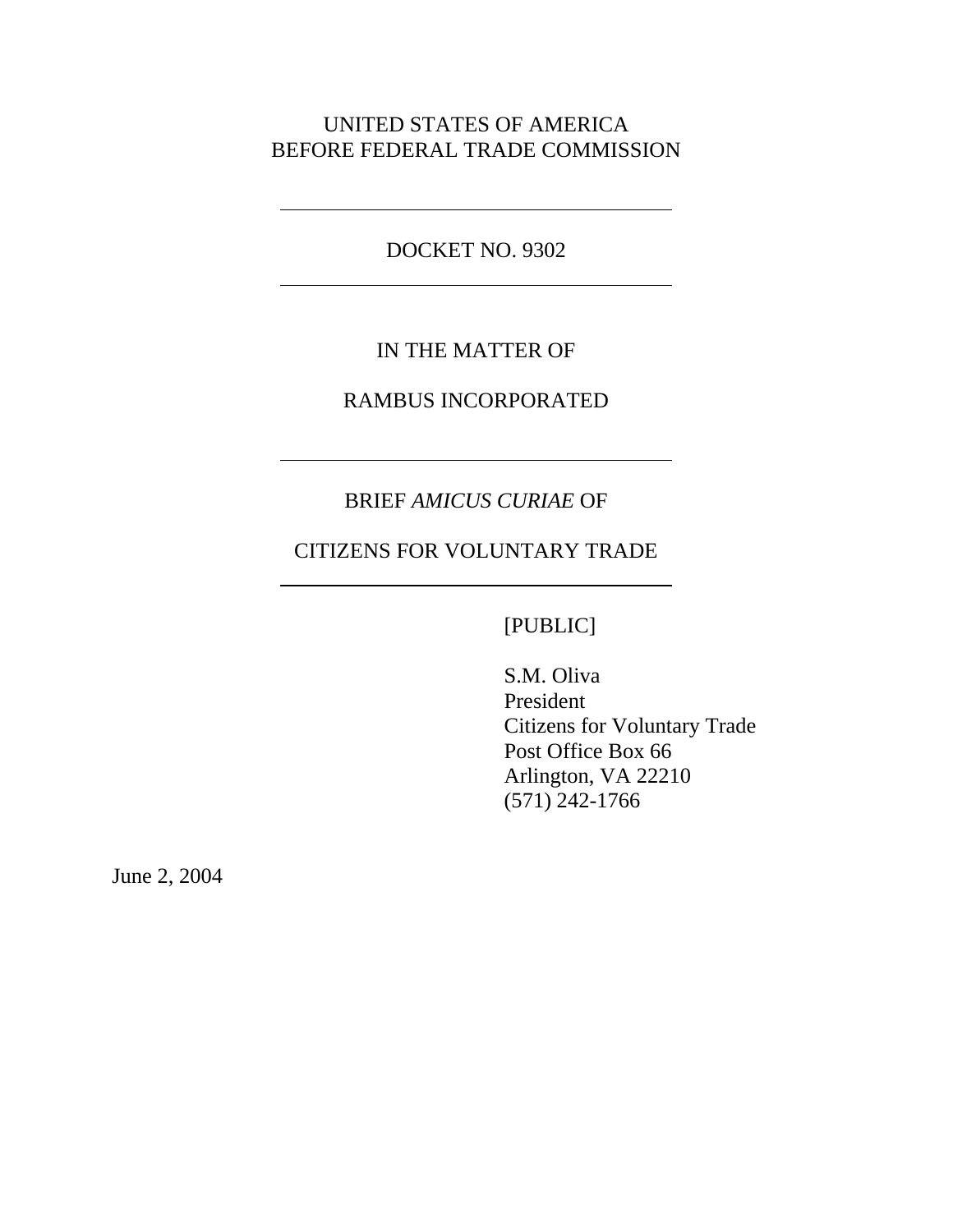## **TABLE OF CONTENTS**

| I. The Commission should not impose its own economic preferences on the DRAM market,<br>nor attempt to choose between the competing Rambus and JEDEC business models 4 |
|------------------------------------------------------------------------------------------------------------------------------------------------------------------------|
| II. The Commission lacks the constitutional authority to retry a case properly decided by the                                                                          |
| III. Rambus must not be punished for failing to accept the unjust ethical duty that Complaint                                                                          |
|                                                                                                                                                                        |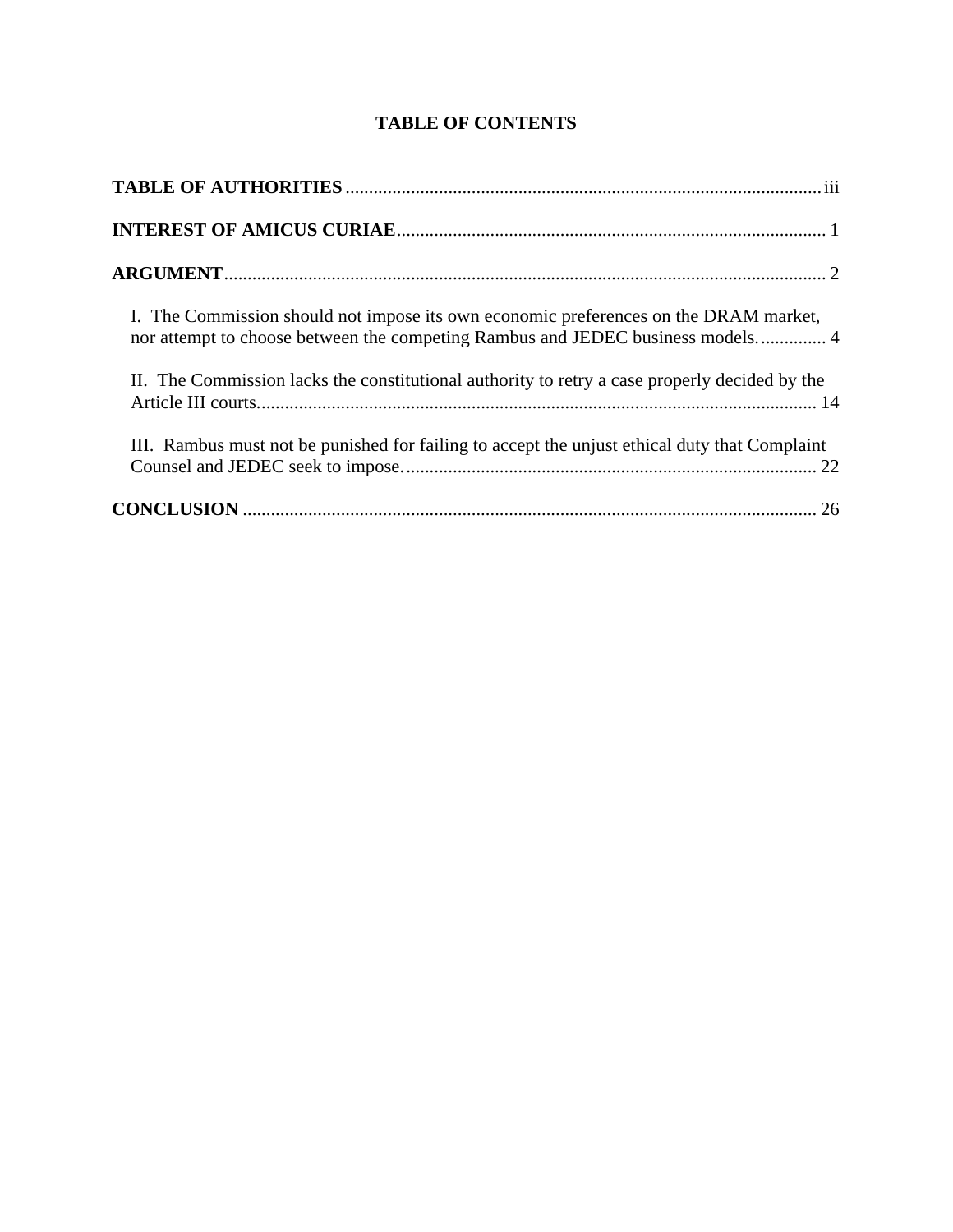## **TABLE OF AUTHORITIES**

## **Cases:**

## **Constitution and Statutes:**

# **Miscellaneous Authorities:**

| Paul A. Ballonoff, Limits to Regulation Due to Interaction of the Patent                                                                                                                       |
|------------------------------------------------------------------------------------------------------------------------------------------------------------------------------------------------|
| Randy E. Barnett, RESTORING THE LOST CONSTITUTION: THE PRESUMPTION                                                                                                                             |
|                                                                                                                                                                                                |
| Donald J. Boudreaux and Thomas J. DiLorenzo, The Protectionist Roots of<br>Antitrust, THE REVIEW OF AUSTRIAN ECONOMICS, Vol. 6, No. 2, at 81-96 (1993)21                                       |
| Department of Justice and Federal Trade Commission, Statements of Antitrust                                                                                                                    |
|                                                                                                                                                                                                |
| Robert Pitofsky, Antitrust and Intellectual Property: Unresolved Issues at the Heart of the New<br><i>Economcy</i> , Address to the Antitrust, Technology and Intellectual Property Conference |
|                                                                                                                                                                                                |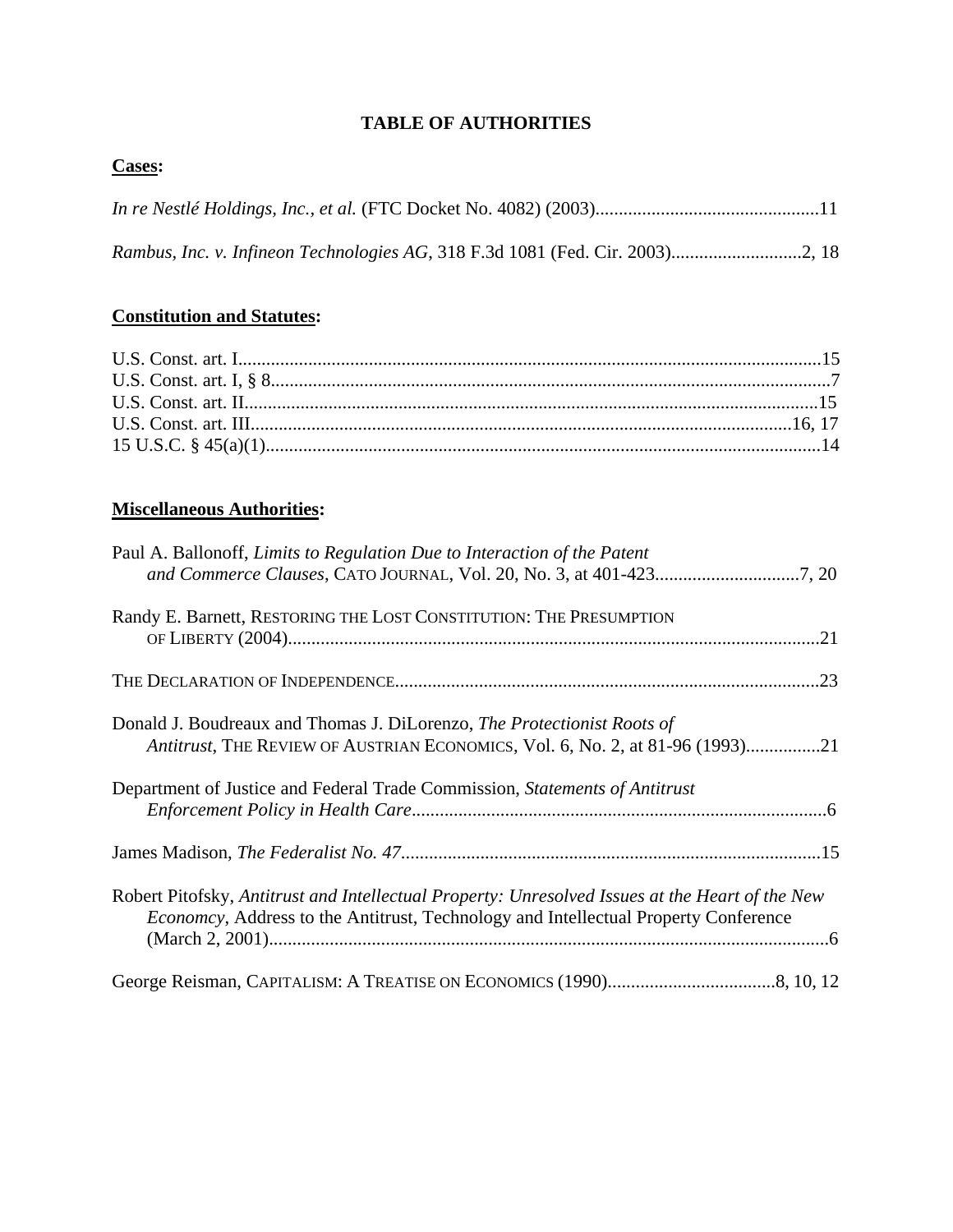#### **INTEREST OF AMICUS CURIAE**

CVT is a nonprofit, nonpartisan educational organization that applies free market principles and rational ethics to contemporary antitrust issues through filings with federal courts and agencies, policy papers, public commentaries, and a website (www.voluntarytrade.org). CVT scrutinizes the activities of the Federal Trade Commission and the Department of Justice which pertain to the enforcement of the antitrust laws. Since its founding in 2002, CVT and its officers have filed more than 20 formal comments and briefs in response to government antitrust cases.

CVT and its supporters have a common interest in the systematic and consistent application of the United States Constitution and the principles of the Declaration of Independence. Expansion of the antitrust laws—particularly Section 5 of the Federal Trade Commission Act to include the nullification of lawfully-obtained patents poses a substantial threat to property rights guaranteed by the Constitution. More importantly, the economic and ethical principles used by the Commission in deciding this case will affect the future protection of all constitutional rights. Accordingly, CVT has a direct interest in ensuring that the Commission considers pro-reason, pro-capitalism viewpoints before rendering a final decision. CVT is confidant that the Commission will benefit from considering such views.

This brief presents a philosophical framework for analyzing and affirming the Initial Decision. CVT does not seek to introduce additional evidence into the already-substantial record, but rather to prompt philosophically-informed analysis of the key facts and arguments of the case from the perspective of rational ethics. Neither the parties nor Judge McGuire engaged in such philosophical analysis. CVT's brief is an explicit discussion of the ethical premises that were implied in the Initial Decision.

- 1 -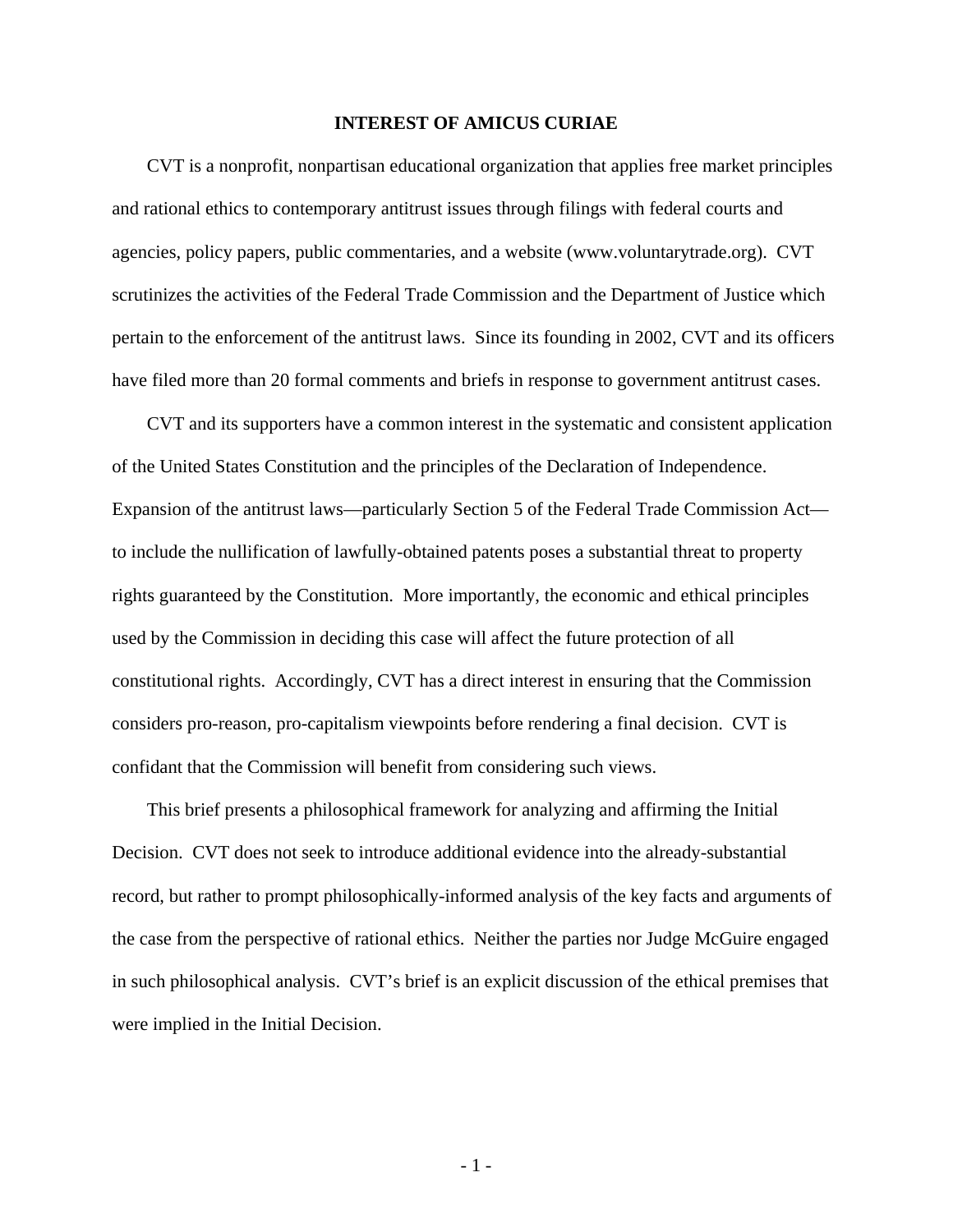#### **ARGUMENT**

The FTC's complaint against Rambus should have been dismissed in January 2003, when the U.S. Court of Appeals for the Federal Circuit reversed the trial court's verdict in *Rambus v. Infineon Technologies AG*<sup>1</sup>, which provided the fraud judgment that formed the basis of the Commission's June 2002 complaint. Indeed, the FTC should not have filed a complaint against Rambus in the first place. The *Infineon* case and other private litigation provided a constitutional framework for determining the proper scope of Rambus' intellectual property rights with reference to the JEDEC SDRAM standard. But the Commission insisted on pursuing a parallel, yet contradictory, course of litigation that leads to the current appeal of Judge McGuire's February 2004 order dismissing the Commission's complaint.

When the FTC issued its complaint in June 2002, Complaint Counsel likely believed it would quickly force Rambus to surrender without a hearing on FTC-dictated terms. More than 90% of FTC prosecutions end this way, but more importantly, Complaint Counsel could rely on the May 2001 *Infineon* verdict to show, almost effortlessly, that Rambus had committed fraud by manipulating JEDEC's patent-disclosure policy. Had the Federal Circuit not reversed that verdict, Rambus most likely would have settled with the Commission to save what was left of the company's intellectual property rights.

The Court of Appeals' decision put Complaint Counsel on the defensive. Having failed to secure a "default judgment" from Judge Timony against Rambus for the company's alleged document destruction, Complaint Counsel was forced, at trial before Judge McGuire, to argue in effect that reality was not real: That the facts underlying the Federal Circuit's decision exonerating Rambus' JEDEC-related conduct could now be re-interpreted to find the company guilty of antitrust violations under Section 5 of the FTC Act. While the criminal-law concept of

1

<sup>1</sup> 318 F.3d 1081 (Fed. Cir. 2003).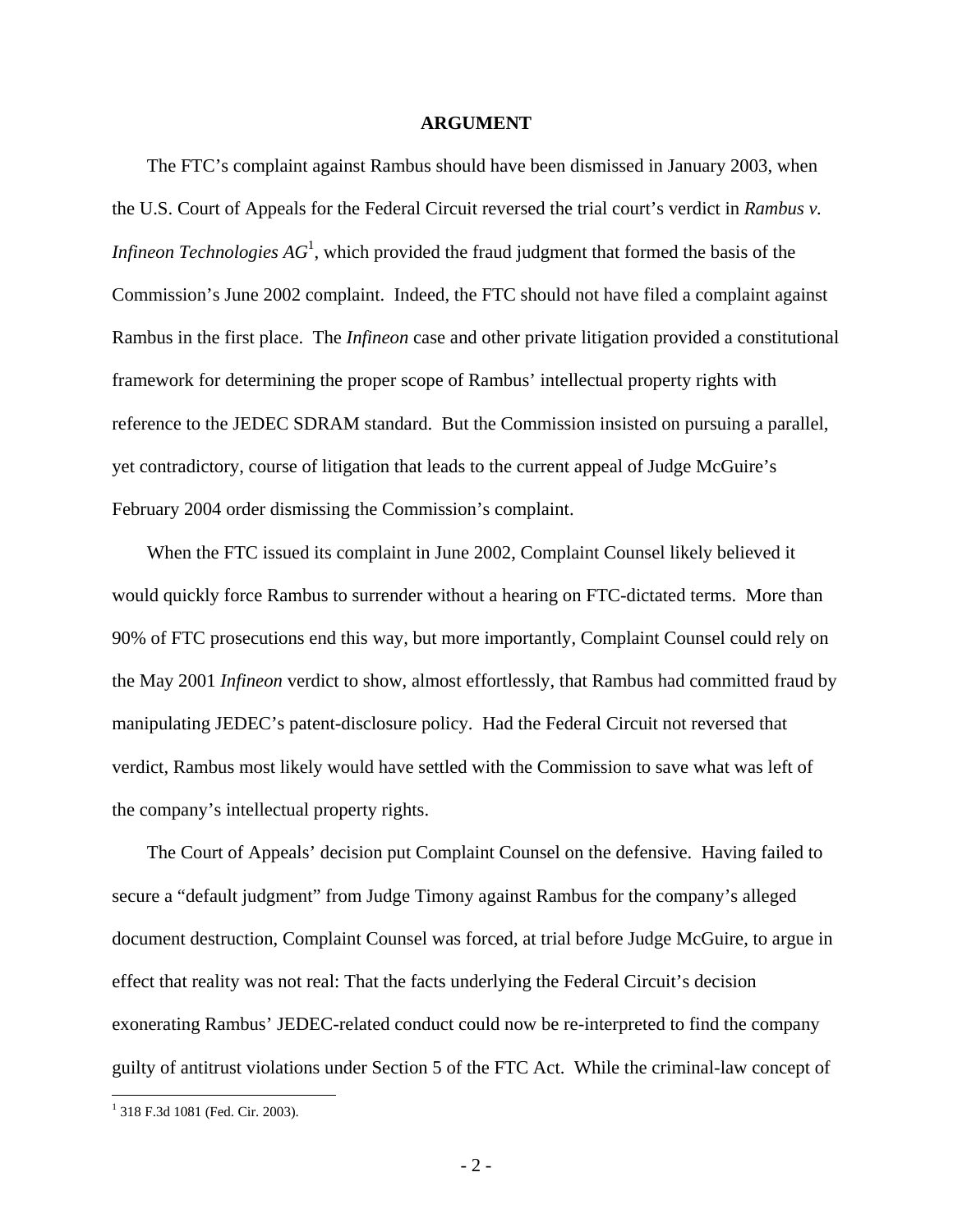double jeopardy may not attach to the FTC's efforts, there is no doubt Complaint Counsel tried to take a second bite at the fraud apple in proceeding despite the Federal Circuit's clear and convincing opinion.

Now the Commission is faced with having to come up with an "exit strategy." Rambus has the offensive, so it won't settle. Overruling Judge McGuire's Initial Decision risks an onerous fight in the appellate courts that would expose the Commission's case as a political sham. And affirming the Decision would be an admission of defeat that would compromise the Commission's agenda of expanding antitrust's control over patent and intellectual property law.

Faced with such a choice, we respectfully submit that the best option is to act with integrity and admit error. The Commission must recognize Complaint Counsel's absolute failure to prove that Rambus committed an *objectively* illegal act. Far from meeting Complaint Counsel's—and various *amici's*—goal of using this case to clarify and expand Section 5's jurisdiction over conduct within standard-setting organizations, the Commission should acknowledge that the policy chaos that is antitrust cannot govern the private contractual relationships at the core of groups like JEDEC. Indeed, an honest assessment of the case unambiguously shows that antitrust has extended and exacerbated the Rambus-JEDEC dispute without bringing an iota of stability, certainty, or integrity to the DRAM market.

But beyond a broad policy failure, this proceeding demonstrates that bad ideas applied capriciously will corrupt the free market. Most of the analysis presented to the Commission, especially through other *amicus* briefs, has focused on the alleged necessity of standard-setting organizations within the technology industry. For the Commission to rule with a semblance of integrity in this case, it must first look at the *ideas*—the philosophy—underlying Complaint

- 3 -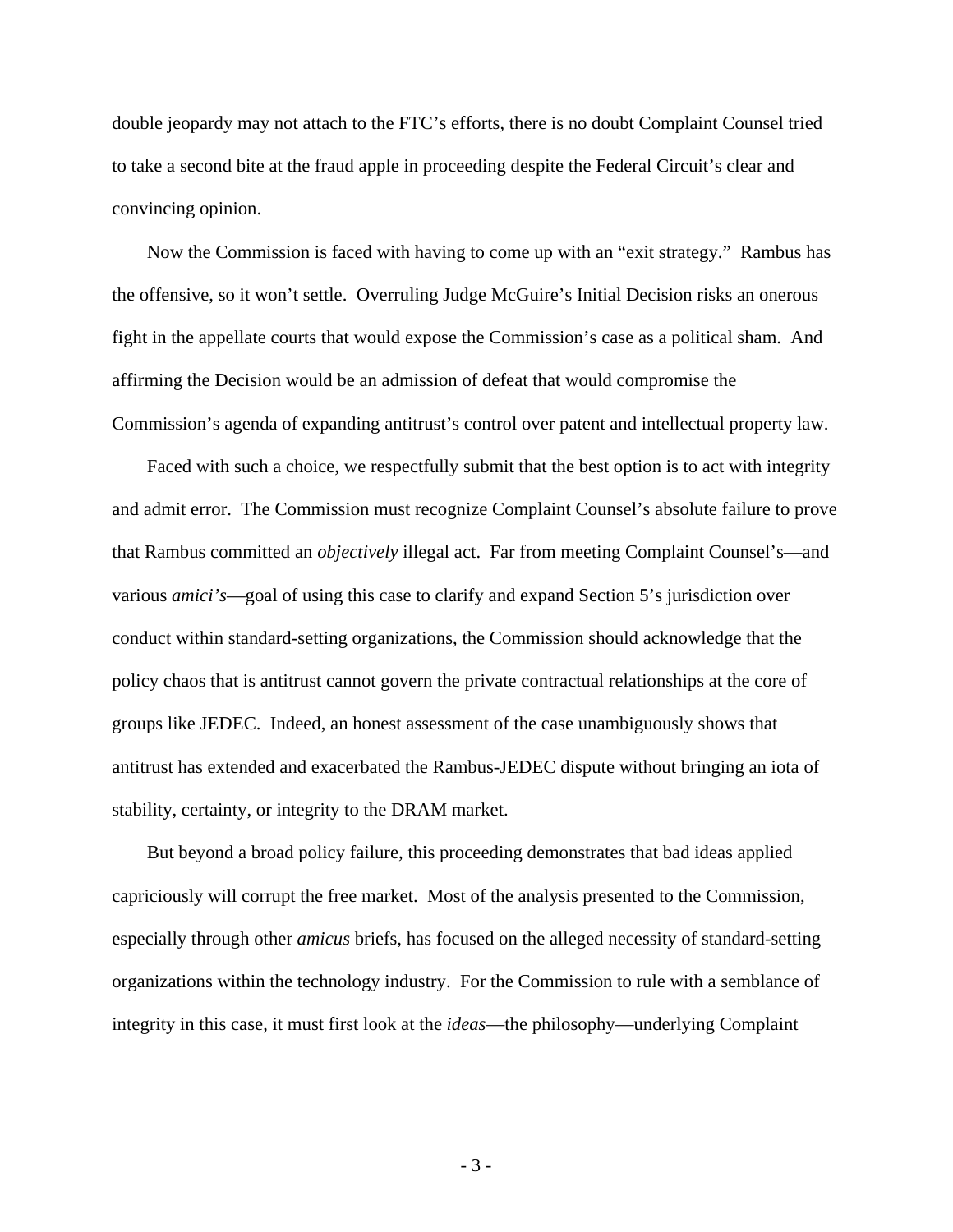Counsel's arguments. Only then will a final decision, against or for Rambus, rise above the policy chaos to command the public's respect.

Below, we will examine the ideas of this case in the context of three branches of philosophy—economics, politics, and ethics. Our examination of each branch will focus on the fundamental questions that attend FTC proceedings: (1) What is the "public interest" and (2) what result will serve it best? Having stated our view that the complaint against Rambus should have been dismissed before trial, the answer to the second prong of that question is obvious. But the answer to the first prong requires a comprehensive examination of ideas, beginning with the *economics* of the case.

### **I. The Commission should not impose its own economic preferences on the DRAM market, nor attempt to choose between the competing Rambus and JEDEC business models.**

The subject of this case is Rambus' alleged violations of JEDEC policy. But the *theme* of this case, from the standpoint of economics, is the conflict between the principals' business models. Without that conflict, the particular events giving rise to the case would be mere footnotes to the history of the DRAM industry.

Rambus' founders decided not to operate within the traditional framework of the DRAM industry, i.e. manufacturing memory directly while cross-licensing patents through JEDEC to ensure uniform standards. Instead, Rambus challenged the incumbent DRAM manufacturers to innovate using Rambus' inventions. By relying solely on intellectual property-licensing, Rambus risked everything: If its ideas failed to produce, or if another firm came along later with better ideas, Rambus had nothing to fall back on. The risk, however, was accompanied by the prospect of great reward should Rambus' inventions prove to be the catalyst for revitalizing DRAM technology, which they were according to Judge McGuire's Initial Decision.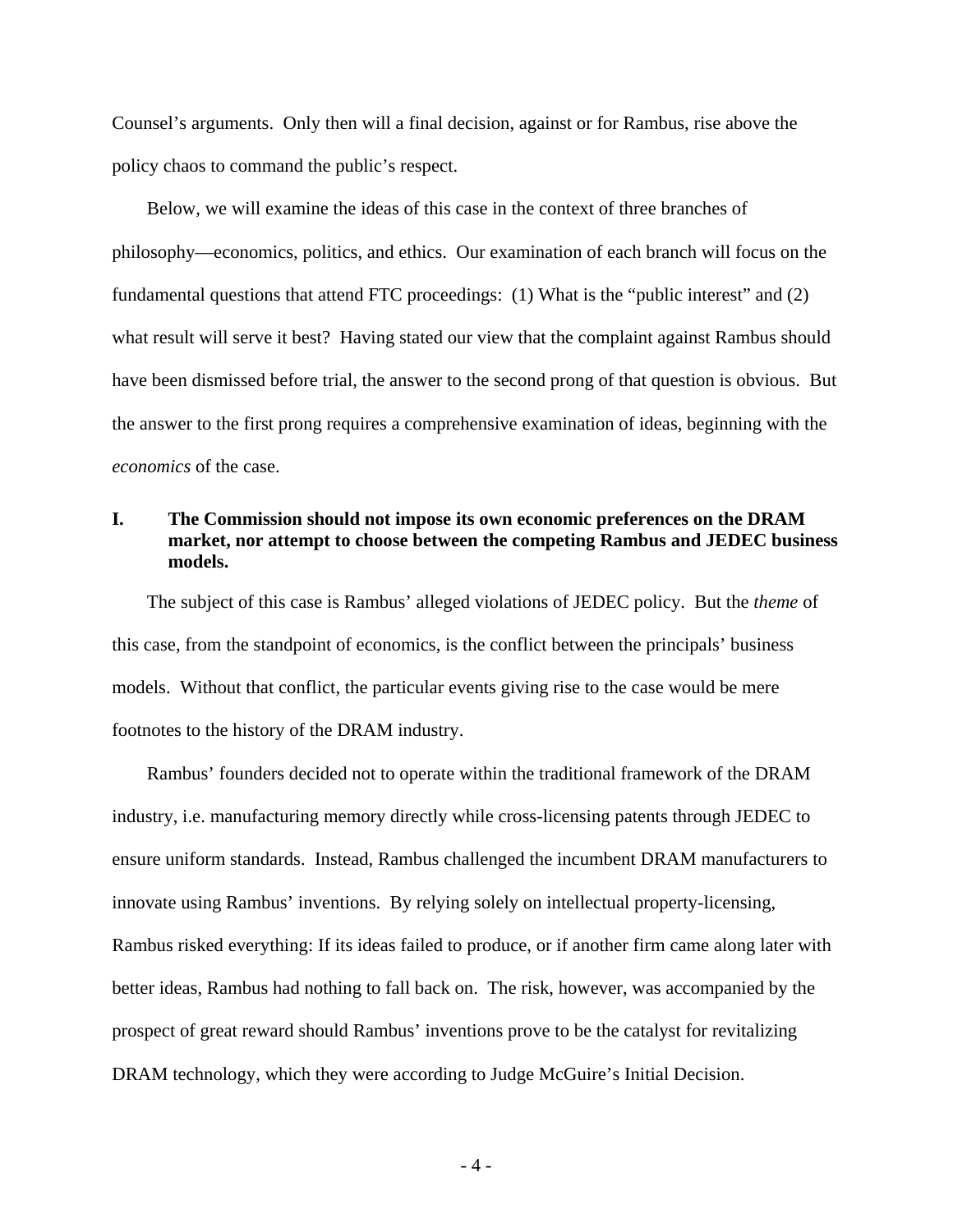JEDEC, which is dominated by the incumbent manufacturers, clearly resented Rambus' intrusion into their sphere. The most notable expression of enmity came in a memo written by Infineon executive Willi Meyer in March 1994, which labeled Rambus a "deadly menace to the established computer industry," because Rambus' modular DRAM design could allow "any garage firm [to] build any computer."<sup>2</sup> Meyer suggested a number of alternatives available to Infineon (or presumably other incumbent manufacturers) for dealing with Rambus—outside of simply licensing the company's intellectual property. These alternatives ranged from buying Rambus and dumping it to making Rambus intellectual property "public domain" by incorporating it into a JEDEC standard. According to Rambus, that's exactly what happened, as JEDEC incorporated certain features of Rambus' proprietary RDRAM into the open-standard SDRAM. Thus, the two economic models collided head-on.

While the courts were still sorting the wreckage, the FTC entered insisting that JEDEC's open standard was the better economic model. Complaint Counsel's case is built around the premise that JEDEC has a presumptive right to incorporate whatever technology it wants into its open standards, while patent-holders like Rambus should make every effort to accommodate JEDEC's wishes. The economic reasoning behind this is the view, trumpeted by JEDEC and other *amici*, that standard-setting organizations are an essential component of a free market because they allow interoperability within industries, and thus benefit the "public" by creating uniform product standards. Rambus is thus forced to demonstrate why its intellectual propertybased business model doesn't harm JEDEC's FTC-backed model.

In our experience with the FTC, it is clear that once the Commission has determined the "best" business model for a particular industry, all dissent is outlawed under a presumption of a Section 5 violation. For example, in health care policy, the Commission has long maintained

 $^{2}$  ID ¶ 834.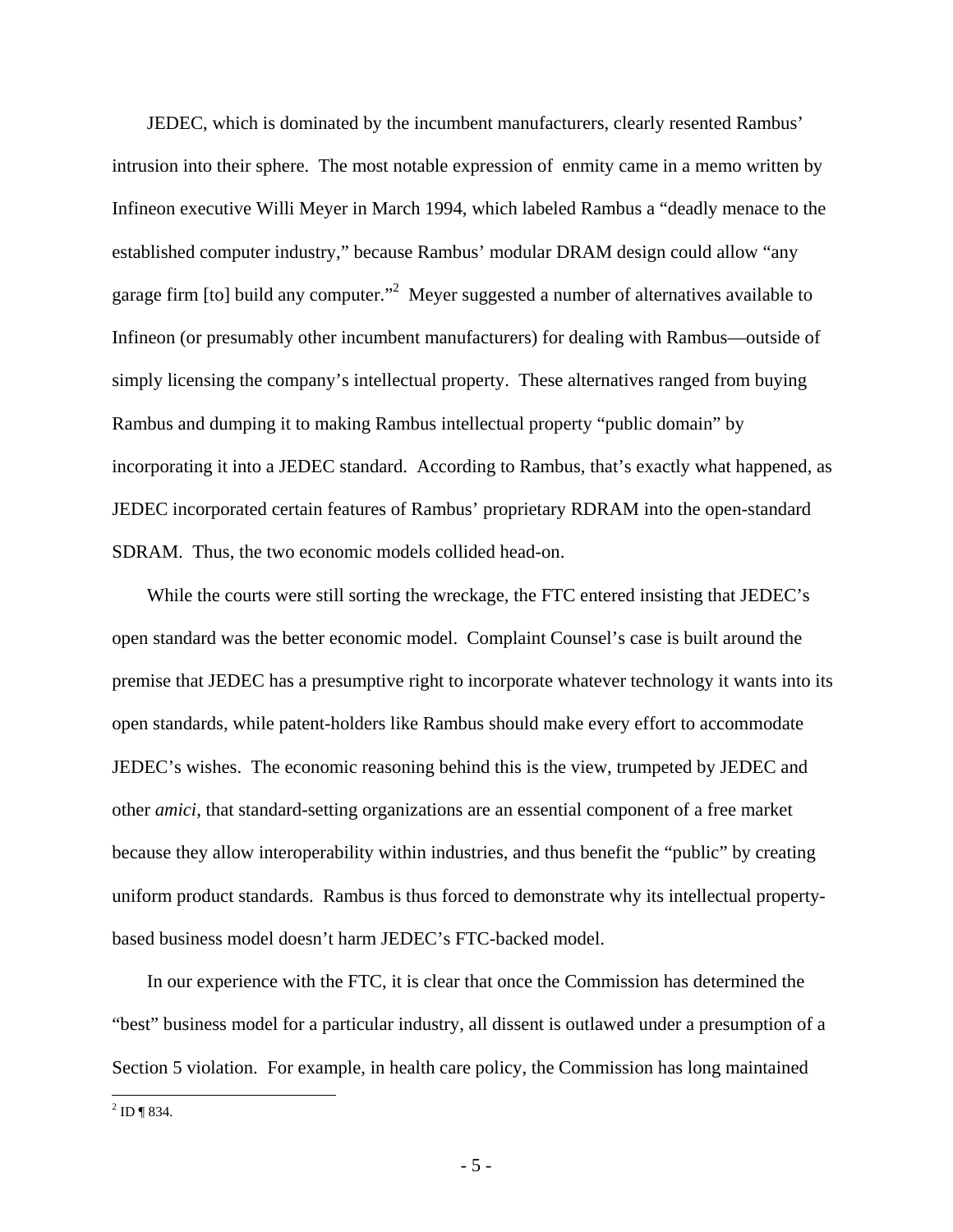that physicians must not be allowed jointly to contract with health care purchasers (i.e. health maintenance organizations) unless the physicians are organized according to a business model approved by the Commission. A physician group that deviates from the approved model faces a Section 5 prosecution for a *per se* violation of the antitrust laws, meaning that the physicians may not introduce evidence demonstrating that their business model actually generated "procompetitive" effects.<sup>3</sup> The Commission thus prevents physicians from innovating without advance permission from the government.

In this case, Complaint Counsel makes the same argument: Standard-setting is a "procompetitive" business model, and any firm that dissents and experiments with a different model is subject to Section 5 prosecution. The argument is bolstered by nearly all of the *amici* filed in support of Complaint Counsel (including the brief of the allegedly neutral American Antitrust Institute), which repeatedly emphasize the supremacy of the standard-setting business model over Rambus' intellectual property model.

As a matter of policy, the current FTC considers patents to be a necessary evil at best. In recent hearings on the intersection of intellectual property and antitrust, Commission members have made no effort to hide their mistrust of patents. Robert Pitofsky, a former FTC chairman, expressed the incumbent Commission's view that intellectual property is a growing menace to antitrust regulation: "It should be a matter of concern that patent applications and patent grants in the United States are at an all-time high, and the patent rate per dollar of R&D is the highest since 1977. Serious problems arise when either regime — intellectual property protection or antitrust — is accorded disproportionate weight.<sup> $,4$ </sup> In the next section, we will discuss the

 $\overline{a}$ 

<sup>3</sup> *See* Department of Justice and Federal Trade Commission, *Statements of Antitrust Enforcement Policy in Health Care* (available at http://www.ftc.gov/reports/hlth3s.htm).

Robert Pitofsky, *Antitrust and Intellectual Property: Unresolved Issues at the Heart of the New Economcy*, Address to the Antitrust, Technology and Intellectual Property Conference (March 2, 2001) (available at http://www.ftc.gov/speeches/pitofsky/ipf301.htm).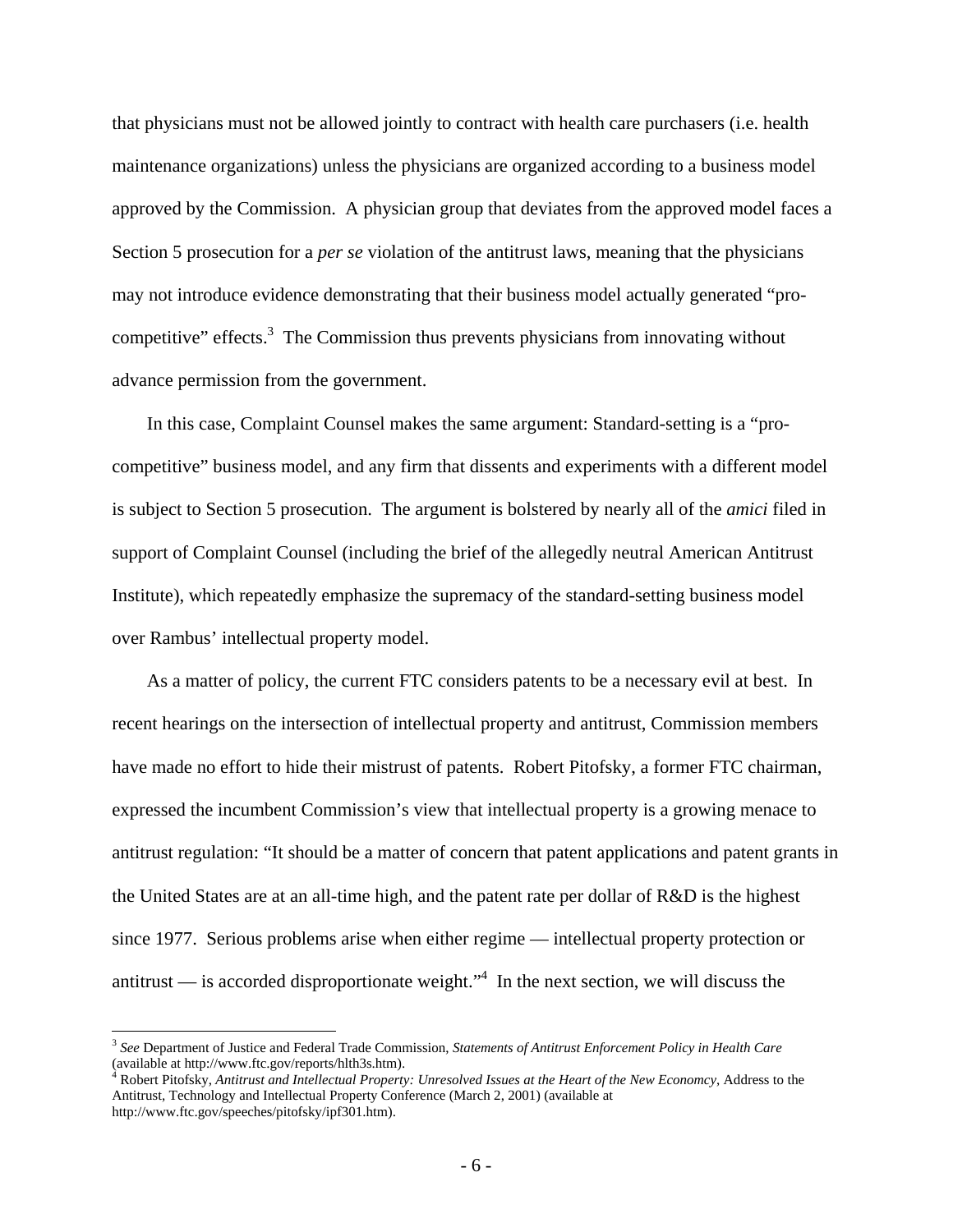alleged "imbalance" between intellectual property and antitrust in greater detail. But for now, let us turn to the proper role of patents in a free market.

The term "patent" itself is somewhat misleading. A patent, Justice Joseph Story once said, is short for *letters-patent*, an instrument whereby the government grants "some right, privilege, or property, to a person who is thence called the Patentee."<sup>5</sup> (Ballonoff 402.) Letters-patent were traditionally a device used by English monarchs to control economic activity through the grant of state-sanctioned monopolies. In 1624, the English Parliament, seeking to curb monarchical power, enacted the Statute of Monopolies, which voided all Royal patents, with an exception for those patents granted to bona fide inventors of new items or processes. Working from this Statute the American Framers provided that Congress "promote the Progress of Science and Useful Arts, by securing for limited Times to Authors and Inventors the exclusive Right to their respective Writings and Discoveries."<sup>6</sup> This was not, however, a grant of general patent power, as that term was under common law. The Framers deliberately refrained from using the word "patent" to describe Congress's limited, enumerated powers, because they did not want the federal government to control the content or structure of economic markets, but rather sought to eliminate state barriers that would impede trade among individuals living in different states.

Patents granted under Article I, therefore, deal *exclusively* with individual property rights, and not any "general welfare" grants. Rambus' inventions unquestionably fall within the Constitution's protection, because they constitute unique, useful applications of practical knowledge. The Patent and Trademark Office recognized as much when they issued the Rambus patents at issue in this proceeding.

<u>.</u>

<sup>5</sup> Paul A. Ballonoff, *Limits to Regulation Due to Interaction of the Patent and Commerce Clauses*, CATO JOURNAL, Vol. 20, No. 3, at 402.

 $6$  U.S. Const. art. I, § 8.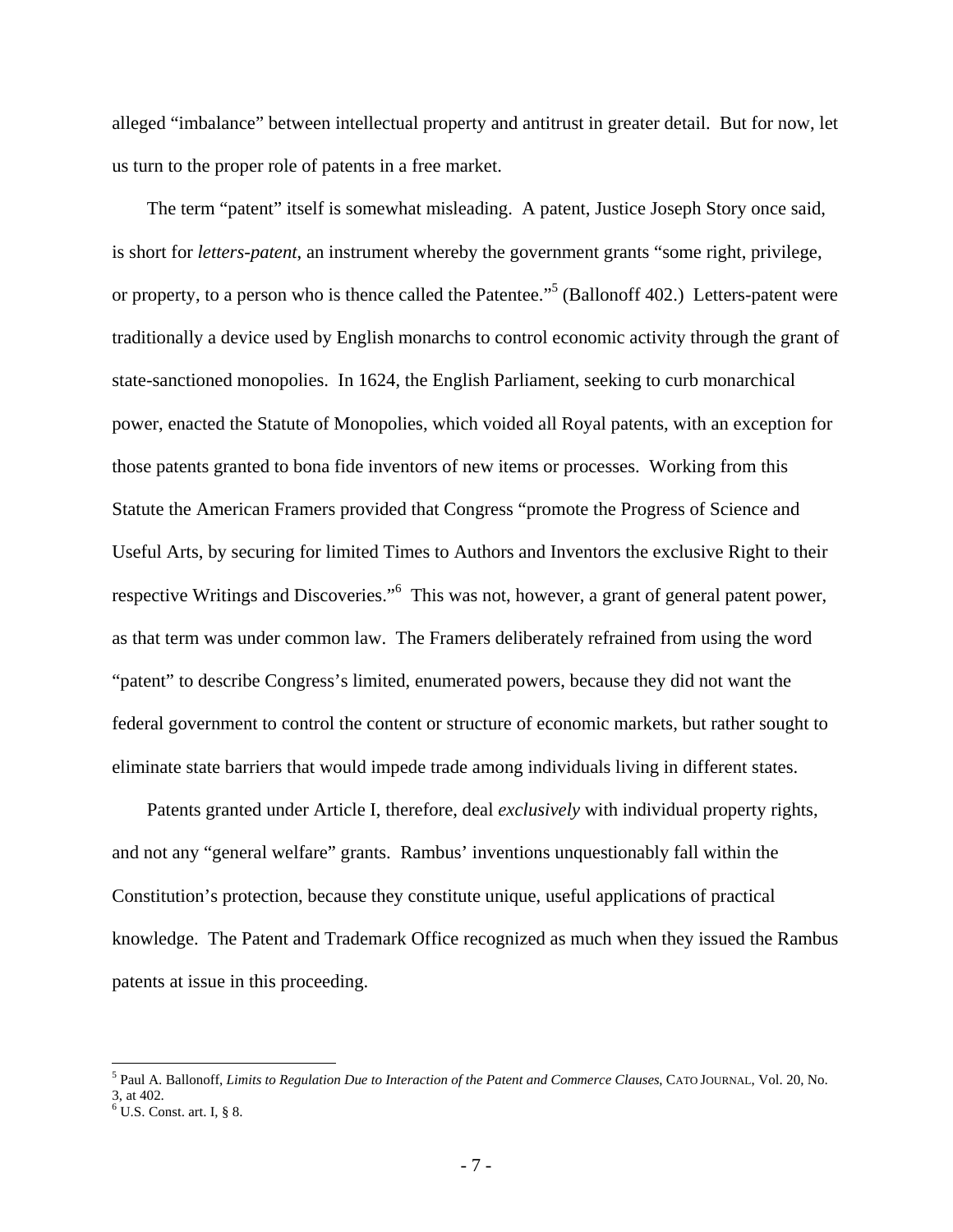Rambus' patents, properly construed, extend only to the scope of the company's unique inventions. This does not, however, grant to Rambus a *monopoly* over particular markets or submarkets impacted by the inventions. The complaint alleges that Rambus' patents constitute monopolies over four separate technology markets within the DRAM product. Judge McGuire found that Rambus held "market power" over the four markets, but that this power was acquired due to the superior quality of Rambus' inventions (and Intel's choice of those inventions), not anti-competitive or illegal conduct. While Judge McGuire's analysis reached the correct result, the methodology remains economically flawed. The issue of "market power" is wholly irrelevant to defining the scope of Rambus' property rights. "Market power" is in fact nothing more than a red herring designed to create the illusion of misconduct on Rambus' part without having to prove that the company committed an illegal act.

Without Rambus' efforts, the "markets" at issue would not exist. This, in and of itself, renders moot all "market power" or monopoly analyses. "Patents on new inventions . . . do *not*  constitute monopolies," economist George Reisman explained:

True enough, [patents] reserve markets, or parts of markets, to the exclusive possession of the owner of the patents . . . and they do so by means of the use of physical force insomuch as it is against the law to infringe on these rights.

None of these rights represent monopoly, however, because none of them is supported by the *initiation* of physical force. In all of these cases, the government stands ready to use physical force in defense of a preexisting property right established either by an act of personal creation or by the fact of distinct identity.<sup>7</sup> (Italics in original.)

Rambus neither possessed a monopoly nor acted like a monopolist. Quite the opposite, Rambus' business model was designed to produce better technology at a lower price relative to existing DRAM standards. The royalty rates that Rambus sought were lower than those typical in the industry. The Rambus objective was unambiguous: Innovation.

1

<sup>7</sup> George Reisman, CAPITALISM: A TREATY ON ECONOMICS 388 (1990).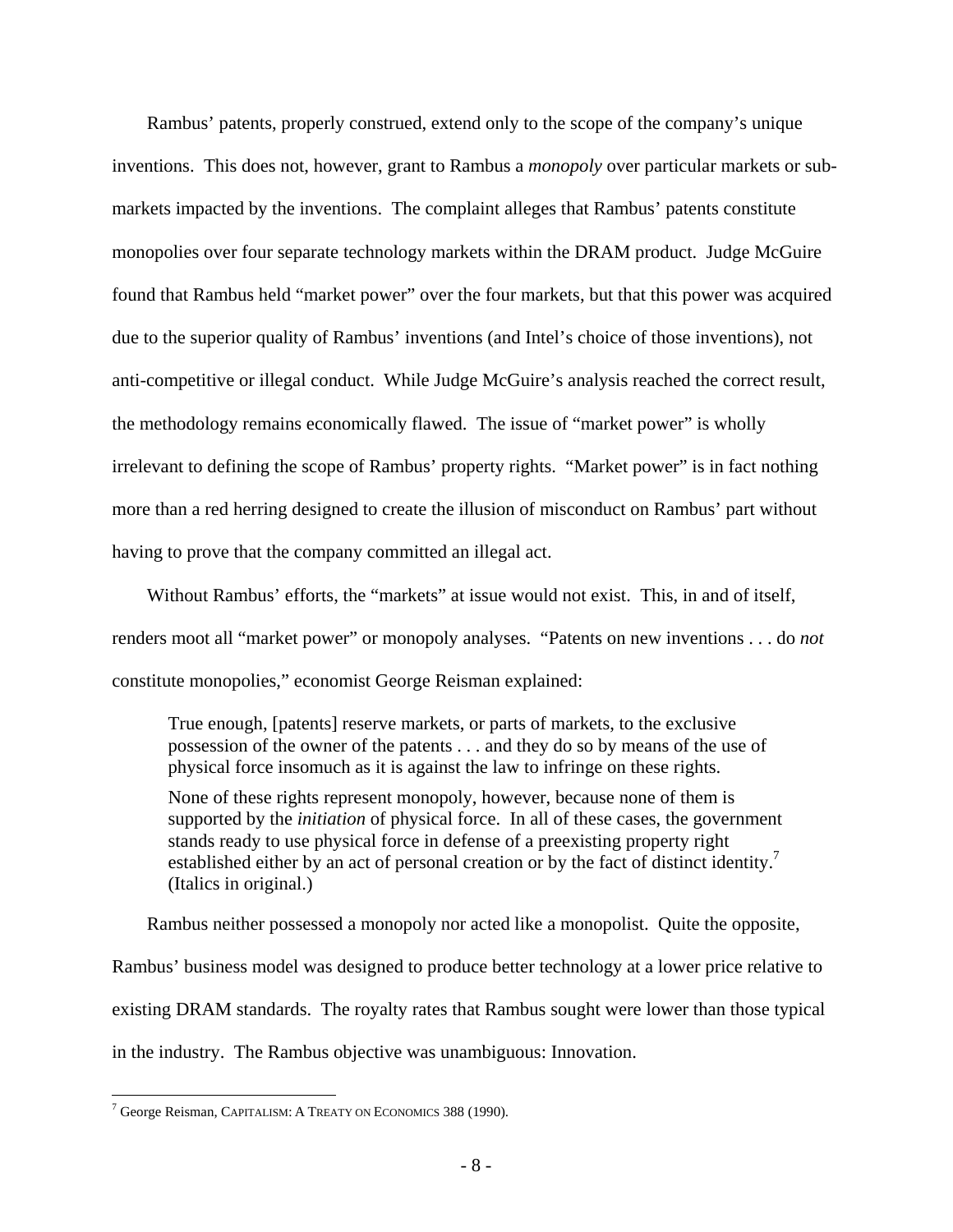The DRAM industry, however, as represented by JEDEC, valued its control over DRAM standards more than innovation. Intel's 1996 decision to back Rambus' technology was viewed by the DRAM manufacturers as a shot across the bow, as evidenced by Hyundai executive Farhad Tabrizi's September 1996 e-mail predicting that Intel's backing of Rambus would result in DRAM manufacturers "becom[ing] a foundry for all Intel activities,"<sup>8</sup> meaning that Intel would exercise control over the DRAM market. This argument drops an important piece of context: Intel was driving the demand for Rambus' technology *because* the incumbent DRAM manufacturers had failed to develop faster technology. Rambus' very existence was due to the "memory bottleneck" created by the DRAM industry's failure to keep pace with advances in the speed of Intel microprocessors. If the DRAM companies were to become a "foundry" for Intel because of Rambus, they would have themselves to blame, not Intel and certainly not Rambus.

For all the alleged "pro-competitive" benefits of standard-setting organizations, the record compellingly demonstrates JEDEC's failure collectively to develop technology that was equal or superior to Rambus' intellectual property. It was standard-setting that opened the door for Rambus by creating a culture of complacency, if not mediocrity, within the DRAM industry. JEDEC's practice of cross-licensing patents among its members clearly discouraged research and development. When Rambus arrived with its intellectual-property based business model, JEDEC's members awoke from their slumbers for the purpose of destroying the "deadly menace" posed by Rambus' investments in R&D. The proof is in JEDEC's actions: First they refused to allow Rambus to present its proprietary technology for standardization; second, they attempted to incorporate elements of the Rambus technology into the "open" SDRAM standard; and third, the principal DRAM manufacturers conjured price and production estimates designed to discourage the development of RDRAM, while simultaneously selling DDR-DRAM (a

 $\overline{a}$  $8 \text{ ID } \P 526.$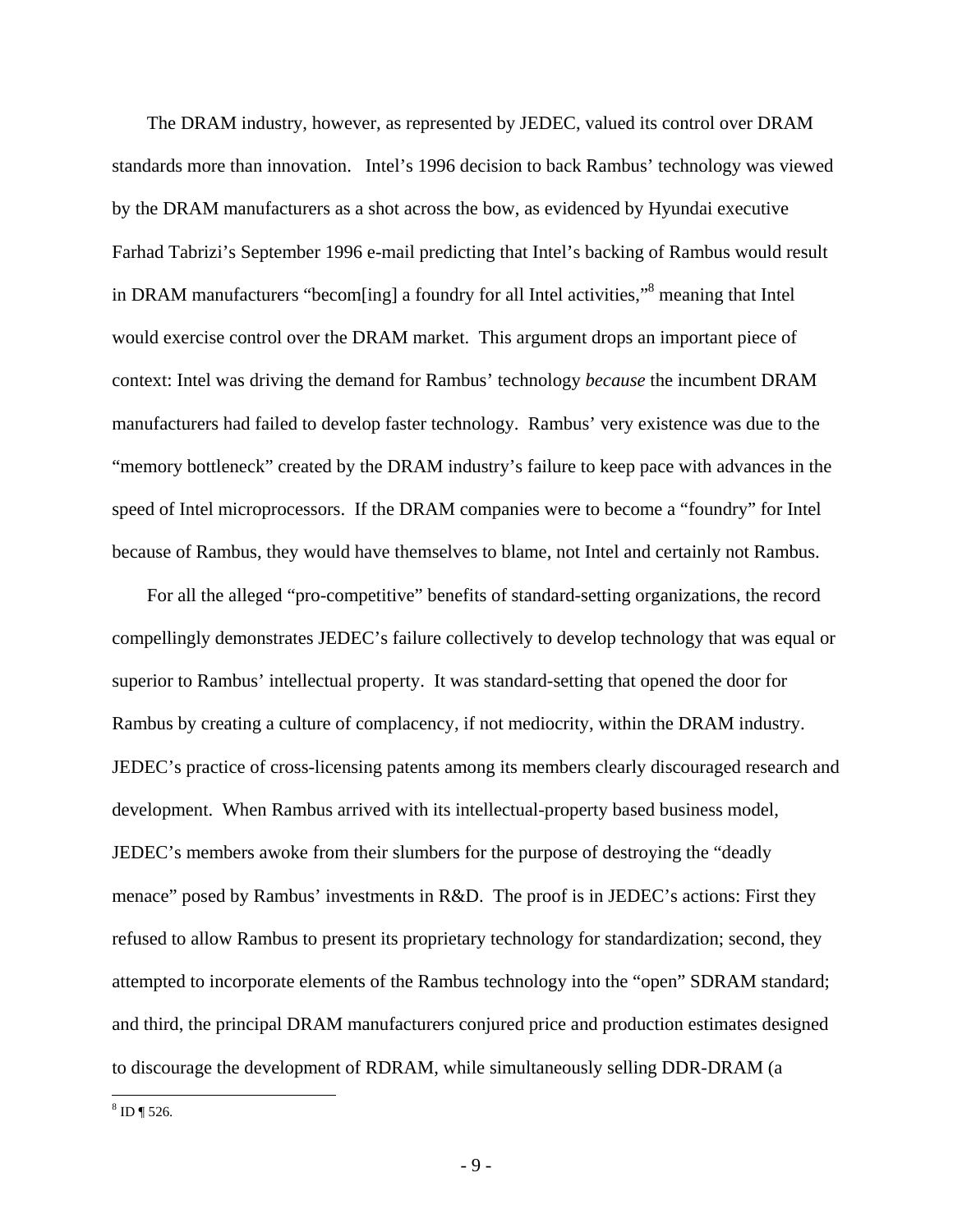successor of SDRAM) below cost to gain industry-wide acceptance of the JEDEC standard. The latter actions have instigated a Department of Justice antitrust investigation of the DRAM manufacturers for price-fixing.

Why then does the FTC insist that standard-setting groups are a better business model than proprietary intellectual property? Because despite its demonstrated flaws, and even potential antitrust violations, JEDEC's economic model is closer to the antitrust ideal of "pure and perfect competition," and thus is considered more deserving of the Commission's protection than is Rambus. The concept of "pure and perfect competition" is well-known to members of the antitrust community. When the FTC refers to "competition" generally, it means "pure and perfect competition," which is explained by George Reisman as "the means by which prices are driven down either to 'marginal cost' or to the point where they exceed 'marginal cost' by whatever premium is necessary to 'ration' the benefit of plant and equipment operating at full capacity."<sup>9</sup> According to Reisman, under this theory, competition must satisfy several conditions: "uniform products offered by all the sellers in the same industry, perfect knowledge, quantitative insignificance of each seller, no fear of retaliation by competitors in response to one's actions, constant changes in price, and perfect ease of investment and disinvestment."<sup>10</sup>

Complaint Counsel's case is predicated on the belief that JEDEC represents a purer, more perfect form of competition worthy of protection under the antitrust laws. Under this belief, JEDEC's objectively vague patent disclosure policy has been afforded substantially greater weight by Complaint Counsel than by either the Federal Circuit or Judge McGuire. Complaint Counsel sees an "ideal" world where all JEDEC members are to share relevant R&D with one another in the interests of creating uniform standards. A uniform standard means that all JEDEC

<sup>1</sup> <sup>9</sup> Reisman at 430.

 $^{10}$  *Id*.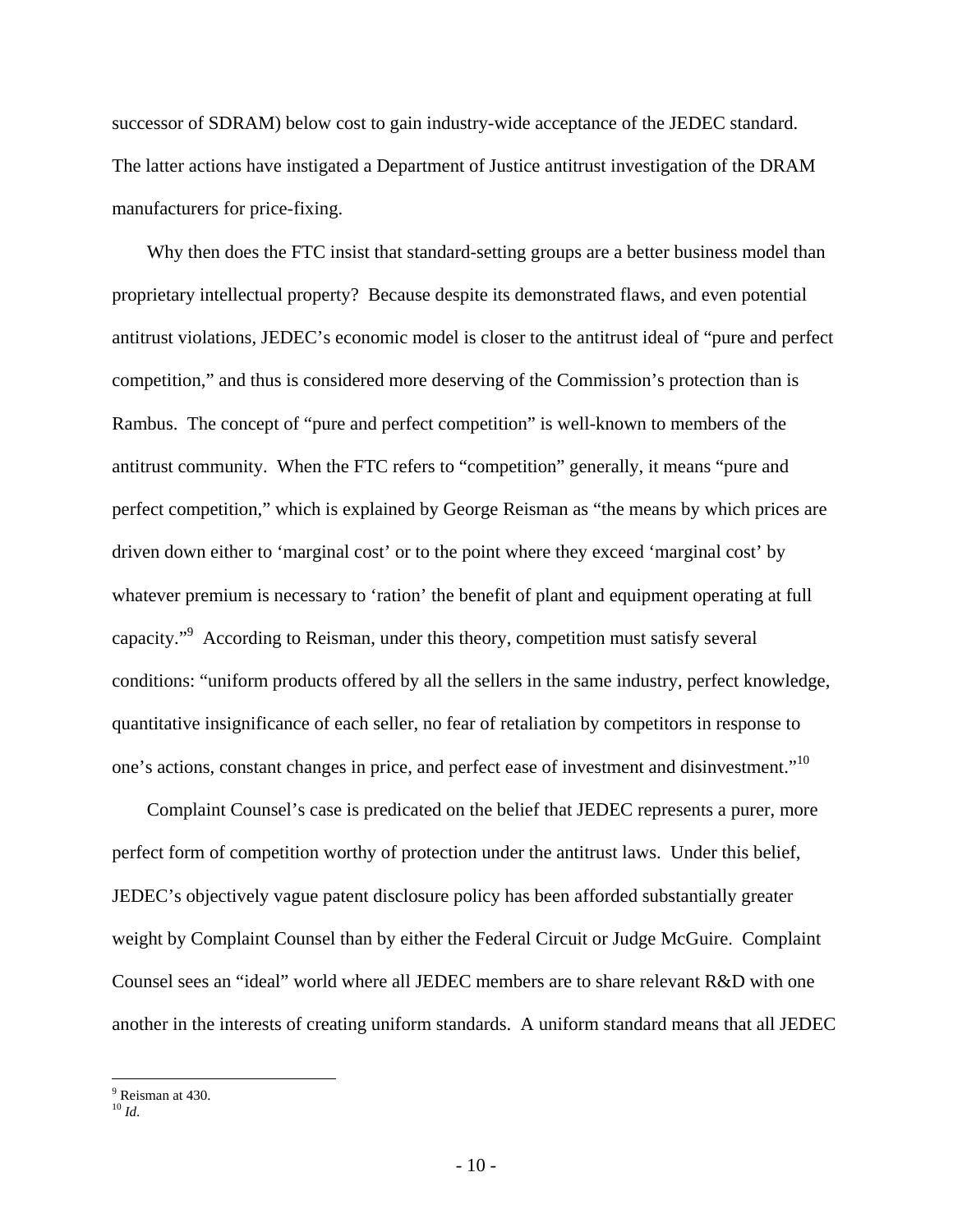members are to produce the same products based on the same information, thus leaving DRAM manufacturers to compete exclusively on price and output, the sole factors that the FTC generally considers when engaged in antitrust analysis. This explains why FTC lawyers strive to define extremely narrow markets in merger review cases—market slices that make little common sense (i.e. "superpremium ice cream.")<sup>11</sup> "Pure and perfect competition" requires a *homogenous* product market. A dynamic, heterogeneous product market would prove impossible to model based on price and output alone, thereby thwarting the Commission's efforts to micromanage "competition" in quantitative terms.

The Rambus business model fractured the previously-homogenous DRAM industry by providing capital interests outside the incumbent manufacturers' circle with a say in DRAM's future development. If successful, Rambus' technology would give rise to the creation of new DRAM manufacturers and spark greater research and development competition. But a "pure and perfect competition" model looks solely at market conditions as they presently exist, with no eye to what they may become in the future. In fact, FTC models often rely on static assumptions regarding markets, and that's the case here. Complaint Counsel assumes that JEDEC would have avoided incorporating Rambus patents had they been disclosed in advance, and that a standard without such patents would have been adopted by the industry merely because it was the JEDEC standard. This is classic steady-state thinking. To begin with, the underlying assumption is false, because JEDEC members—especially the DRAM manufacturers—knew about Rambus' patents well before the SDRAM and DDR-DRAM standards were adopted. Second, as Judge McGuire explained in detail, JEDEC would have incorporated Rambus technologies in its standards anyway, because Rambus technologies were superior. Third, and most importantly, Complaint Counsel assumes that JEDEC would have avoided the Rambus

 $\overline{a}$ 

<sup>&</sup>lt;sup>11</sup> See In re Nestlé Holdings, Inc., et al. (FTC Docket No. 4082) (2003).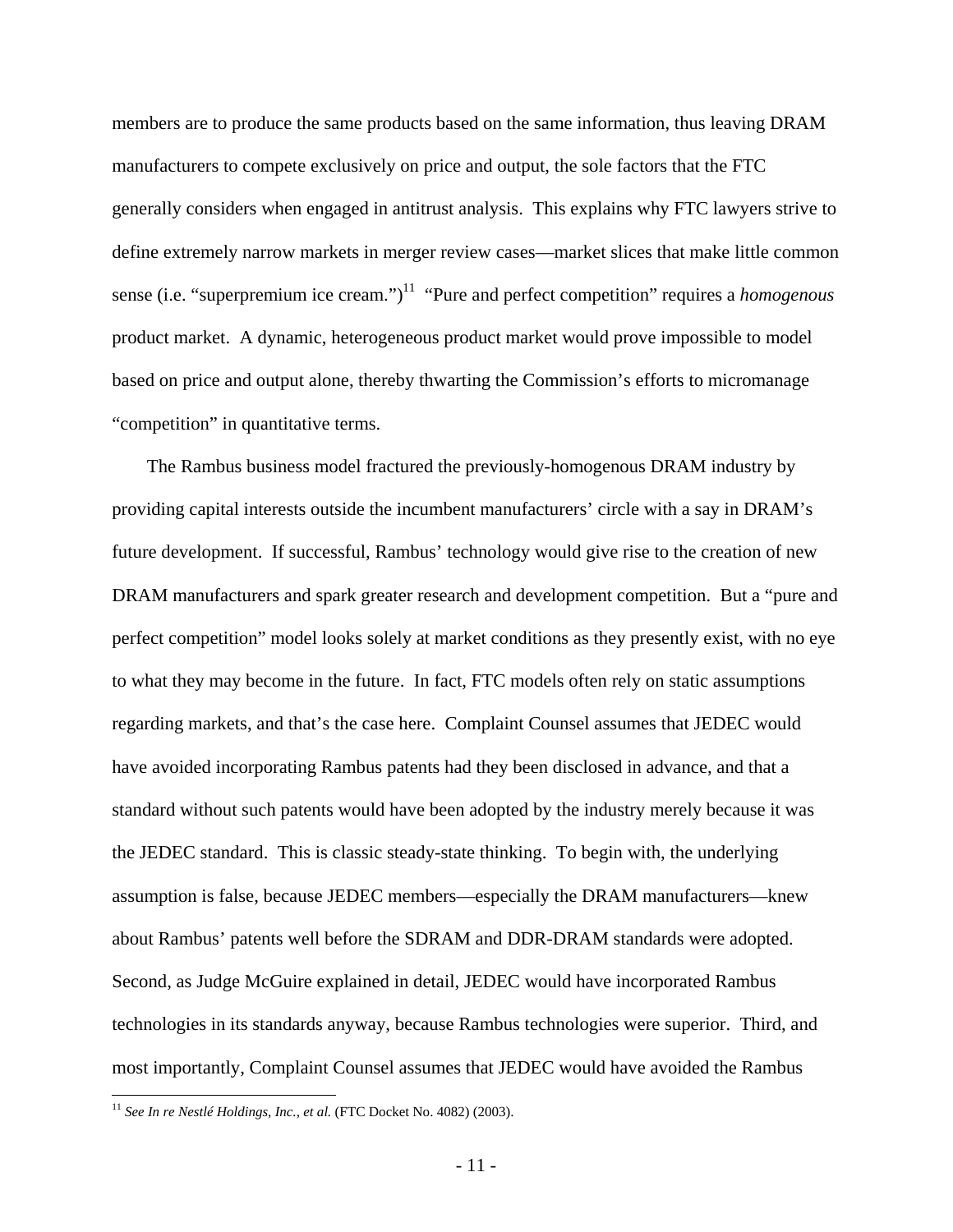patents simply to avoid paying royalties. In other words, DRAM manufacturers would not knowingly, in Counsel's view, take steps that would potentially raise the price of their product.

Under the "pure and perfect competition" model, the ideal seller keeps prices equal or just above "marginal cost," meaning the cost of labor and materials needed to produce an additional unit of a given product, such as DRAM. "Marginal cost" views prices as a means of rationing scarce resources to meet consumer demand, not as the objective value assigned to the mutual, voluntary exchange of private property. Accordingly, "marginal cost" attempts to define the "social" value of a product *without* considering the total actual cost of producing the product. The goal is to promote economic "efficiency" by maximizing output—thus minimizing "scarcity"—while keeping the consumer price as low as possible, to ensure maximum "social" value. The problem for companies like Rambus is that intellectual property often has *zero*  marginal cost, as George Reisman explains:

In the allegedly ideal world of price having to be set equal to marginal cost . . . there could be virtually no private research and development whatever, because of the zero marginal cost of using the result of using the results of research and development and thus the alleged obligation to charge nothing for its use.<sup>12</sup>

Patents, in other words, have no "social value" because they interfere with the maximizing of output and the minimizing of price. Note that patents represent ideas, not the physical means of production, and thus there is no "additional" cost to using a patent to produce one unit or 1,000,000 units.

JEDEC's standardization process is, at least in theory, an attempt to bring the FTC's "marginal cost" wet-dream into reality. Because the DRAM manufacturers control the standards, means of production, and presumably most of the pre-Rambus patents, JEDEC's patent disclosure and cross-licensing policies created the illusion that the "marginal cost" of

 $\overline{a}$ 

<sup>&</sup>lt;sup>12</sup> Reisman at 433.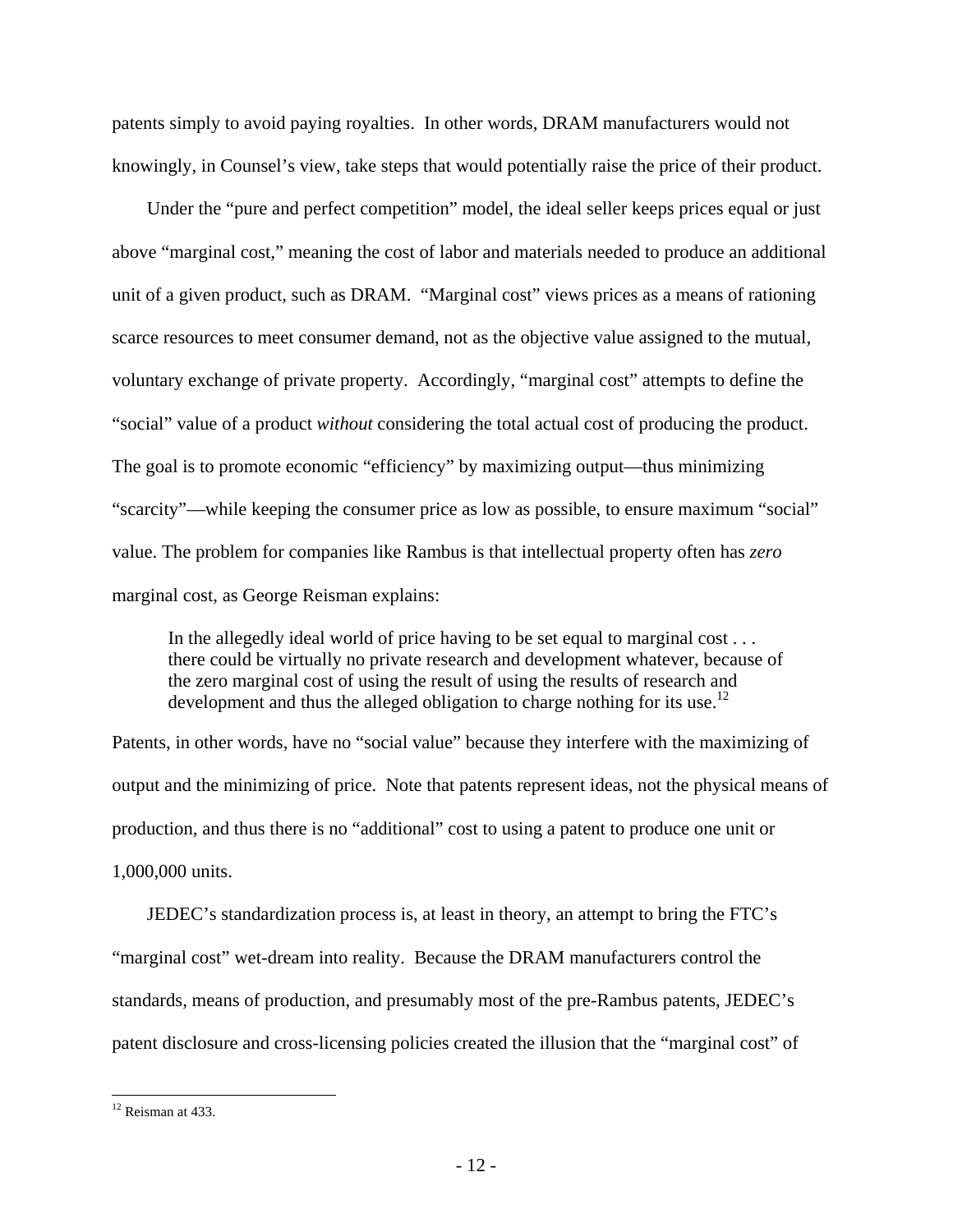intellectual property was zero. Viewed against that standard, Rambus' attempts to collect modest royalties is seen by Complaint Counsel as "monopolistic," since Rambus is charging a price for something that—in a world of "pure and perfect competition"—has *no social value*, and thus no "reasonable" price above zero. And so, Complaint Counsel seeks an order to prevent Rambus from collecting *any* royalties on its patents, rather than simply requiring them to offer "reasonable and non-discriminatory" terms for licensing (as the JEDEC rules actually call for.) Complaint Counsel believes that Rambus is entitled to nothing as a matter of economic principle.

All discussion of "marginal cost" and "pure and perfect competition" merely describes an elaborate fiction constructed by Complaint Counsel and JEDEC to get around the objective economic principles at the heart of the case. When stripped of pretense, the residual facts are that Rambus holds lawfully-recognized patents, and that it accuses JEDEC members of infringing them. The gravamen of this case concerns Rambus' *property*, not the "social value" of patents relevant to DRAM. In a capitalist system, price represents the objective value that the buyer and seller mutually agree upon to conclude an economic exchange. Rambus is free to charge what it wants for the use of its patents, just as any buyer is free to offer what it wants to offer in exchange. Rambus is free to exclude buyers entirely, and buyers may exclude sellers (as a number of DRAM manufacturers actually did).

In a free market, JEDEC can maintain its cross-licensing policy, but it must do so assuming the risk that an outside firm, like Rambus, might develop patents and seek royalties from manufacturers. Rambus also assumes the risk that its technology will not be adopted or that the capital market won't finance research and development unless Rambus can manufacture its own products. In a free market, however, one does *not* find the FTC, or any government agency,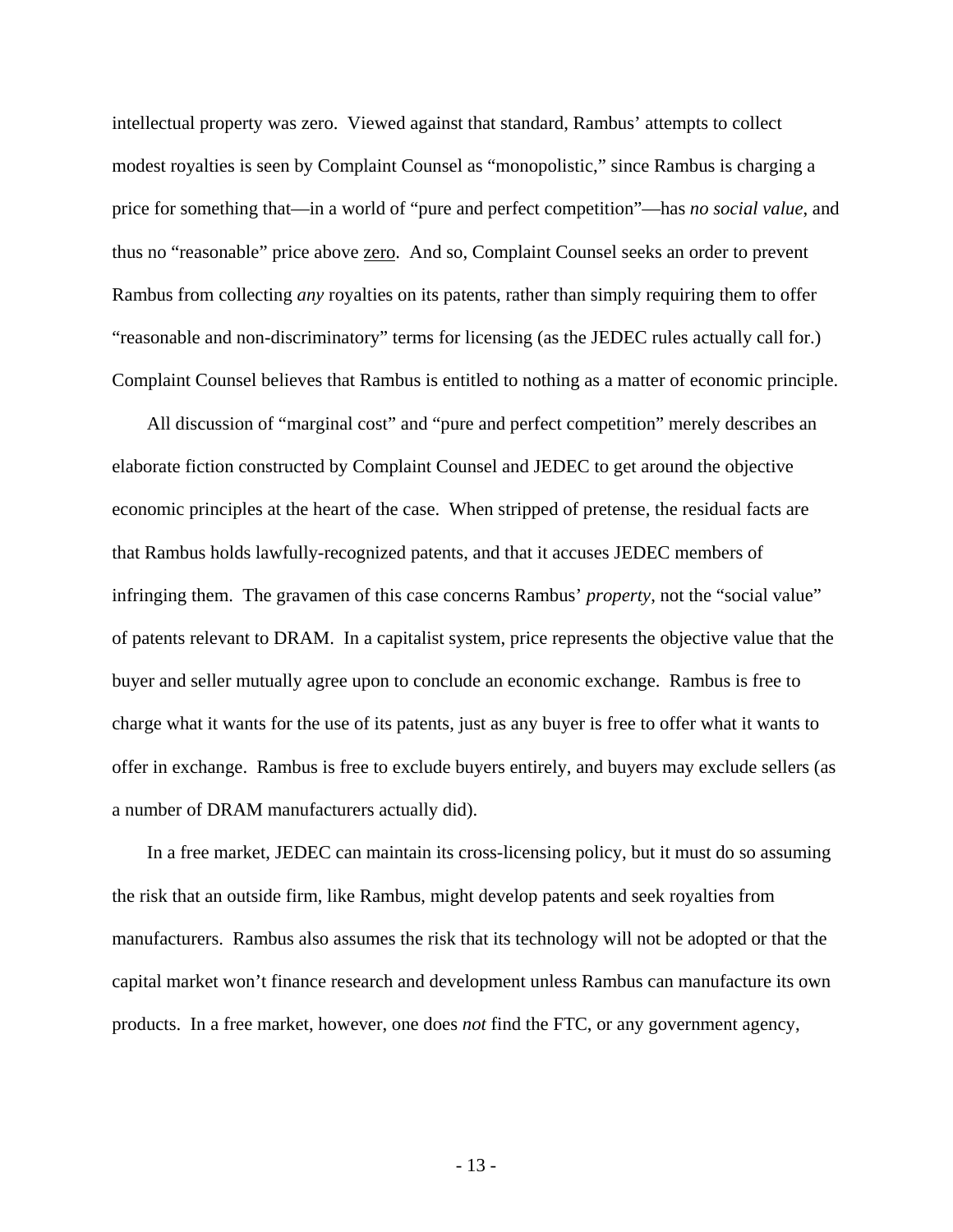selectively prosecuting one marketplace actor based on the agency's belief that there is a more efficient way for the market to operate (especially when that belief is based on a false principle.)

No doubt, Complaint Counsel and JEDEC will persist in maintaining that regardless of economic merit, Rambus must be punished by the Commission for violation of JEDEC's patent disclosure policy, thus fraudulently having obtained ascendancy over the JEDEC SDRAM standard. This, however, is a political argument, not an economic one.

### **II. The Commission lacks the constitutional authority to retry a case properly decided by the Article III courts.**

Complaint Counsel has proposed a broad reading of Section 5 that would, in effect, give the FTC parallel and, if need be, superior jurisdiction over federal patent law in order to protect standard-setting organizations from being manipulated by "unscrupulous" patent-holders. This reading, which appears nowhere in existing law, transforms all nominally private disputes between standard-setters and patent-holders into "public" matters subject to the FTC's authority. Rambus has already argued, quite persuasively, that Section 5 should not be extended this way. To Rambus' objections, we suggest simply that the argument be taken to its logical conclusion: Section 5 should not exist, because it is not a valid exercise of Constitutional power.

Section 5 of the Federal Trade Commission Act authorizes the Commission to punish "unfair methods of competition . . . and unfair or deceptive acts or practices in and affecting commerce."13 The Commission is authorized to specify which acts are prohibited by Section 5; to appoint staff to investigate potential violations; to decide whether to prosecute a particular person or company, to conduct hearings before a Commission-appointed administrative law judge to decide questions of fact and law; to issue a final order that is presumed correct on appeal; and to monitor compliance with issued final orders. This is a remarkable concentration

 $\overline{a}$ 

 $13$  15 U.S.C. § 45(a)(1).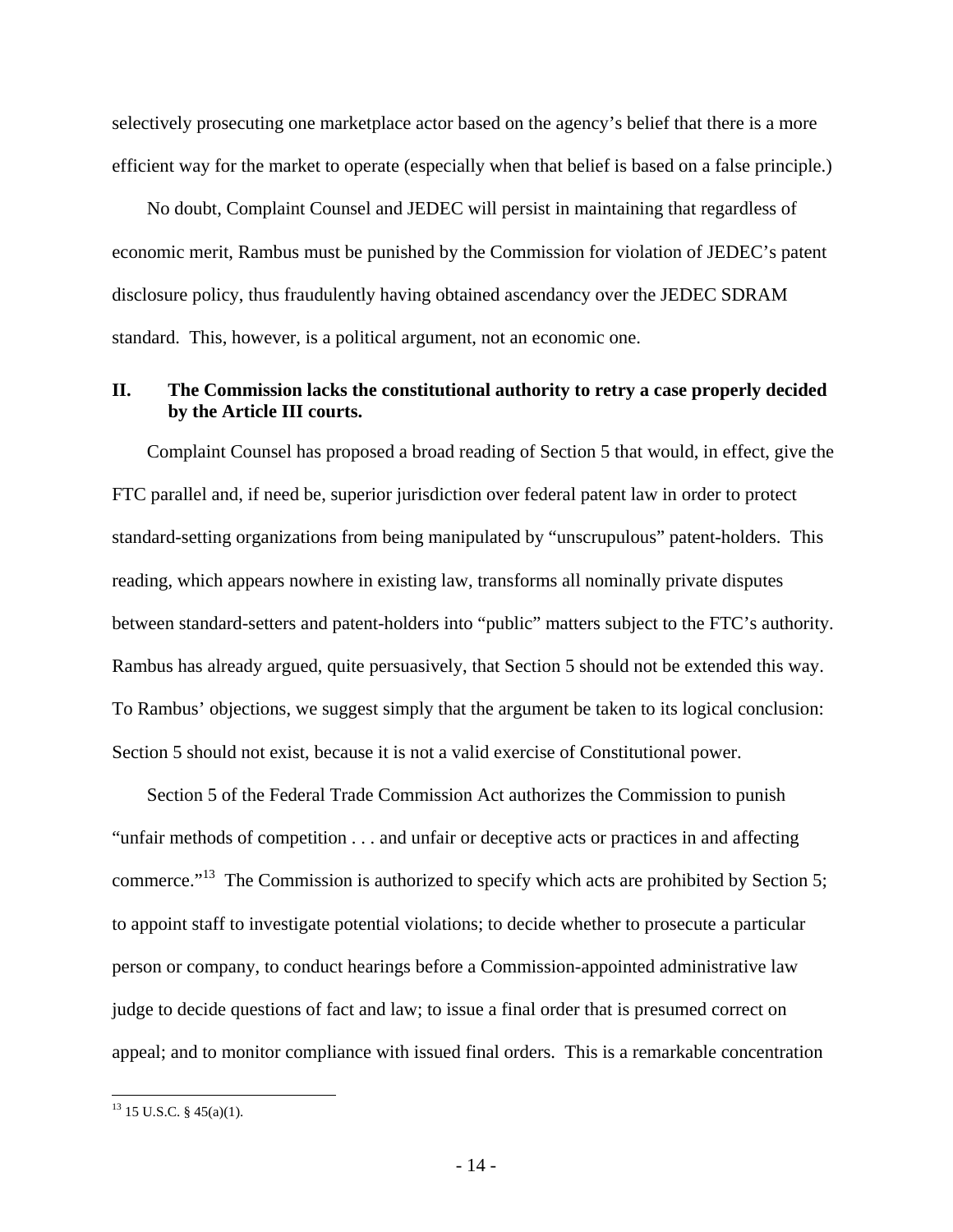of authority in an agency that is supposed to function under a Constitution that creates a government of *limited* powers.

The FTC's total authority cannot be reconciled with the text of the Constitution or the clearly expressed intent of the Framers. In *Federalist No. 47*, James Madison explicitly states the necessity of separation-of-powers under the Constitution: "The accumulation of all powers, legislative, executive, and judiciary, in the same hands, whether of one, a few, or many, and whether hereditary, self-appointed or elective, may justly be pronounced the very definition of tyranny." Madison quotes Montesquieu's position that "[t]here can be no liberty where the legislative and executive powers are united in the same person, or body of magistrates [or] if the power of judging be not separated from the legislative and executive powers." The FTC can cloak itself in contemporary judicial precedent all that it wants to, but the metaphysical truth is that the Commission is, in its construction and exercise of power, a body foreign to the Constitutional scheme. It has no place in a free society.

In this case alone, the Commission, through Complaint Counsel, has sought to usurp Congress's exclusive power to regulate patent policy, the Patent and Trademark Office's authority to examine and issue patents, the Federal Circuit's jurisdiction over patent appeals, the judiciary's power to try all civil cases brought by the United States as a party, and, most importantly, the Constitution's clear and unambiguous due process protections with respect to Rambus. These extra-constitutional excursions are neither justified, nor justifiable.

Article I of the Constitution vests "all legislative Powers" with Congress, including the power to determine patent policy. The duty of the Executive Branch, under Article II, is to "faithfully execute" the policies that Congress enacts. The FTC, as an agency of the Executive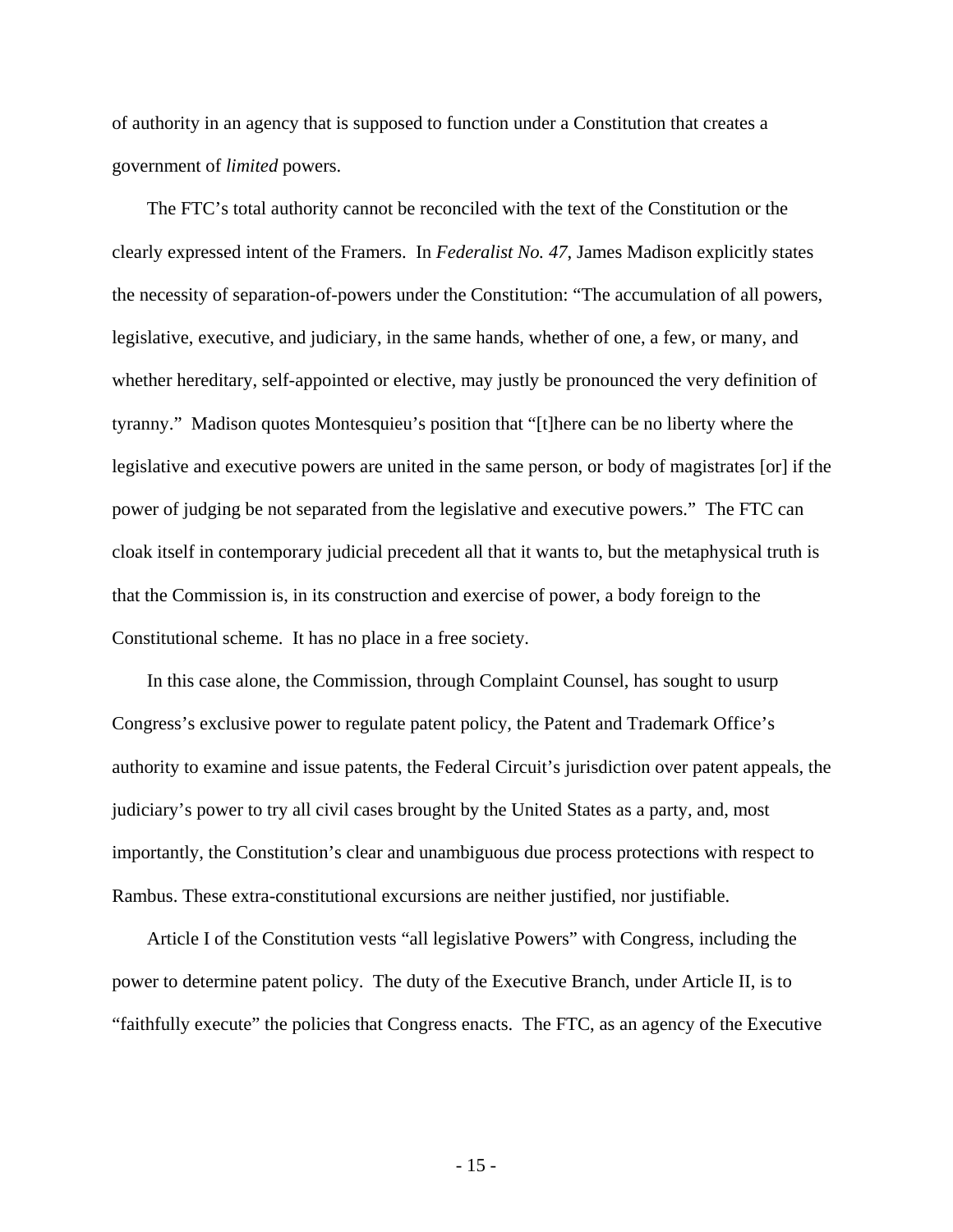Branch, cannot decide for itself whether a patent is invalid or unenforceable. Congress has assigned that function exclusively to the Patent and Trademark Office.

Moreover, the Commission may not constitutionally initiate and adjudicate a prosecution over alleged malfeasance regarding patents, or any other area of federal law. The Constitution's framework is clear and unambiguous: All exercise of "judicial power" is reserved to courts established under Article III. These courts must be composed of judges appointed for life, subject to removal exclusively upon impeachment, and functionally independent of the Executive and Legislative branches. The Commission does not meet the Article III requirements. Commission members are appointed for limited terms, subject to removal for cause by the President, and the Commission is treated as an "independent agency" of the Executive Branch. This classification is inconsistent with the Framers' definition of limited government.

This case amply demonstrates the necessity of adhering to the constitutional separation-ofpowers mandate, particularly with regard to Rambus' right to due process. First, the Commission issued its complaint while the *Infineon* fraud verdict was under appeal; this was a deliberate attempt to cut the Federal Circuit off at the pass before it could issue a ruling that would moot the Commission's complaint. Second, Complaint Counsel went to extraordinary lengths to prevent Rambus from defending itself; this included Counsel's failed motion for "default judgment" and Judge Timony's imposition of "rebuttable adverse inferences" against Rambus. Properly, Judge McGuire ignored these "inferences." Complaint Counsel and the Justice Department succeeded, regrettably, in preventing Rambus from introducing evidence of an alleged conspiracy between DRAM manufacturers, evidence that directly undermined Complaint Counsel's arguments. Finally, as Rambus has argued, Complaint Counsel improperly

- 16 -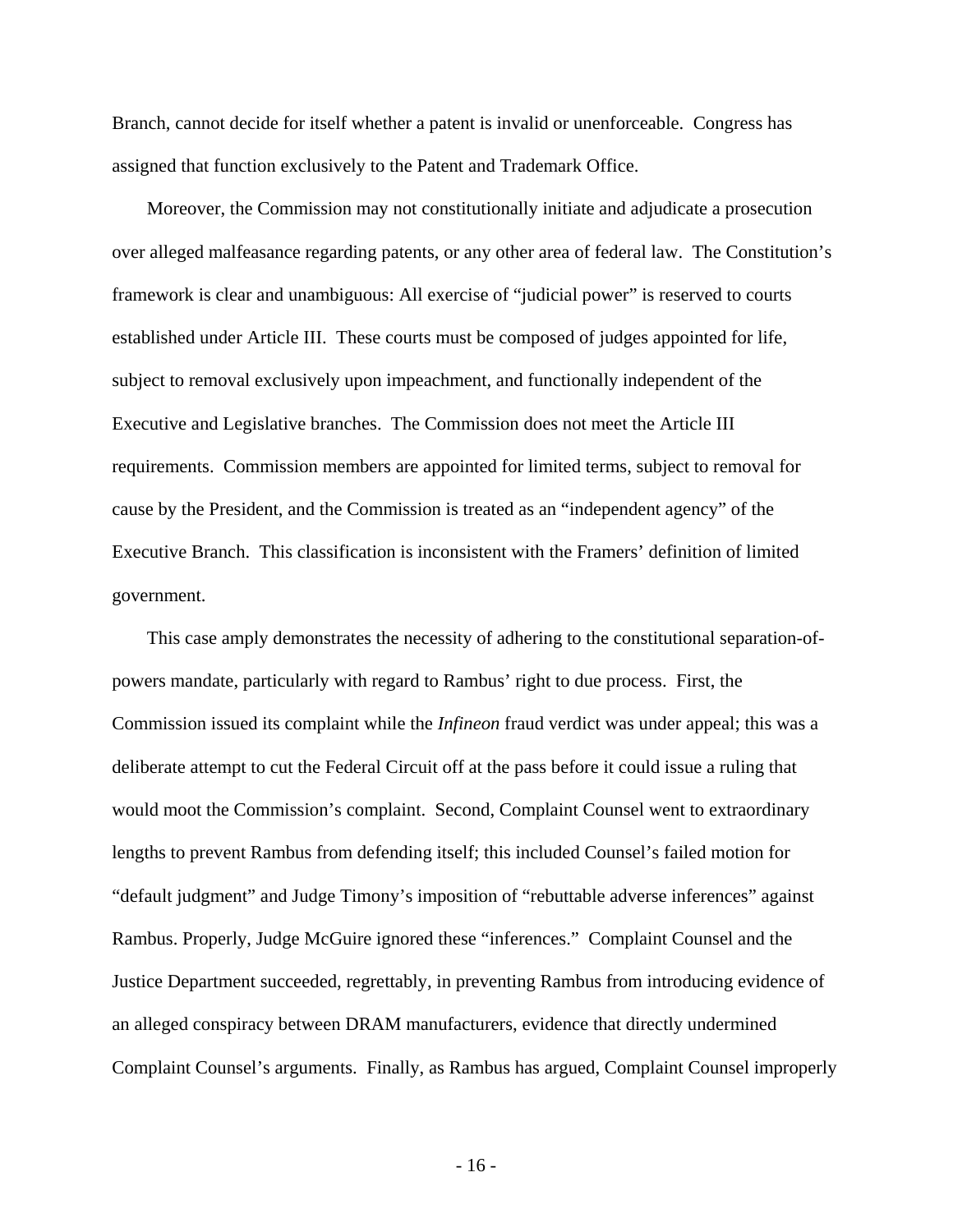changed their prosecution theory in order to circumvent the Federal Circuit's *Infineon* decision. Counsel argued at trial that it was not necessary to prove that Rambus violated any actual duty to JEDEC, but only that the company engaged in "unethical" or "deceptive" conduct. The foregoing due process abuses occurred under the direction of an agency that exercises "judicial power" without being held to the same constitutional and legal standards as Article III courts.

The FTC's administrative hearing process presents a conveniently powerful weapon which activist regulators arbitrarily may use to impose their will upon businesses. This is especially true in this case, where the Commission's rules create a more prosecution-friendly climate than the Article III courts' do. For instance, the Federal Circuit judged the fraud claims in the *Infineon*  case according to Virginia's fraud statute, the same standard used in the district court. There are six concise elements that must be proved—by clear and convincing evidence—to establish fraud. Complaint Counsel's case, however, relies on subjective standards of antitrust liability that need only be proved by a preponderance of the evidence.14 Rambus need not have known *ex ante* that its actions might subject it to antitrust liability, for Section 5, in the Commission's view, lends itself to multiple interpretations depending on the allegations of a particular case. Rambus is put in an unjust position: It is forced to defend the same conduct twice, once under objective rules, and once under subjective standards that can be amended to suit the government's needs-of-themoment.

The graveman of the case is not only based on the due process owed to Rambus, but also on the unconstitutionally subjective nature of the entire antitrust scheme. This case demonstrates better than any in recent memory—that antitrust is in direct conflict with objective law. In sum, a private contract dispute that was settled according to the objective rules governing patent law, was transformed and retried as a "public interest" matter by a tribunal without jurisdiction to do

1

 $14$  ID, pp. 241-243.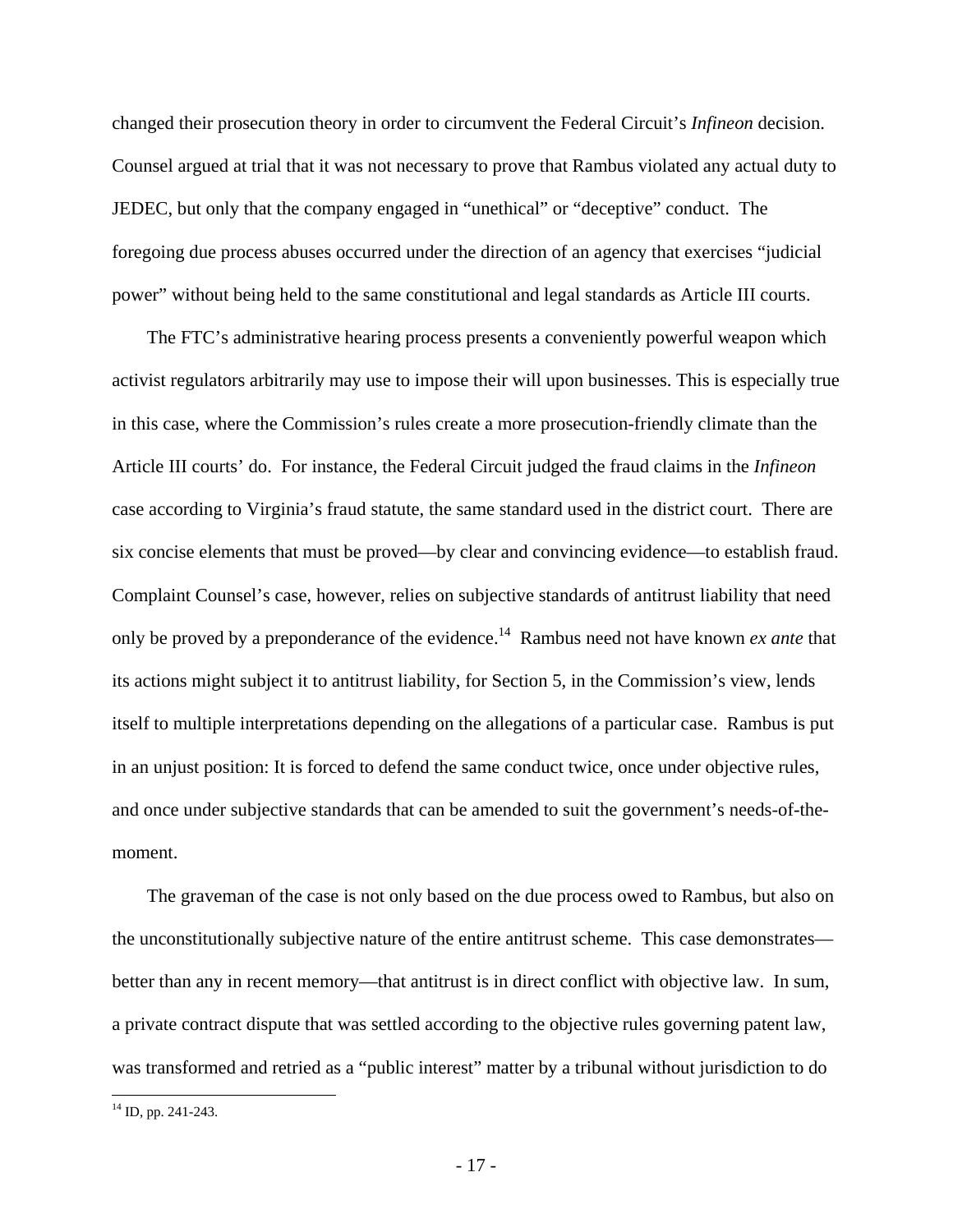so. No amount of spinning from Complaint Counsel or lobbying by JEDEC and supporting *amici* can make this case anything other than what it is: A disagreement over the meaning of a voluntary, private contract.

The Federal Circuit held JEDEC's patent disclosure policy to be "staggering [in its] lack of defining details" and concluded that the policy was too subjective to enforce against Rambus:

 A [patent] policy that does not define clearly what, when, how, and to whom the members must disclose does not provide a firm basis for the disclosure duty necessary for a fraud verdict. Without a clear policy, members form vaguely defined expectations as to what they believe the policy requires — whether the policy in fact so requires or not.<sup>15</sup>

But Complaint Counsel and Infineon claim that Rambus can be found liable merely because some documents show the company held a *subjective belief* that it knew, while in JEDEC, that some of its pending patents covered the SDRAM standard. In other words, Rambus should not be judged according to what JEDEC policy says, but what some Rambus employees may have *thought* that it said. The Federal Circuit properly rejected this nonsensical line of reasoning:

The JEDEC policy, though vague, does not create a duty premised on subjective beliefs. JEDEC's disclosure duty erects an objective standard. It does not depend on a member's subjective belief that its patents do or do not read on the proposed standard. Otherwise the standard would object a member from disclosure, if it truly, but unreasonably, believes its claims do not cover the standard.<sup>16</sup>

In its *amicus* brief, JEDEC argues that the Commission should disregard the Federal Circuit's ruling entirely and impose what JEDEC now claims was the proper interpretation of its patent policy when Rambus was a member. JEDEC argues that Judge McGuire committed reversible error by ignoring the *dissent* in *Infineon*, a remarkable position to take given that the dissent is not controlling law, rather the majority opinion is, and that the Commission has no authority whatsoever to overrule binding Federal Circuit precedent.

 $\overline{a}$ 15 318 F.3d at 1102.

<sup>16</sup> *Id.* at 1104.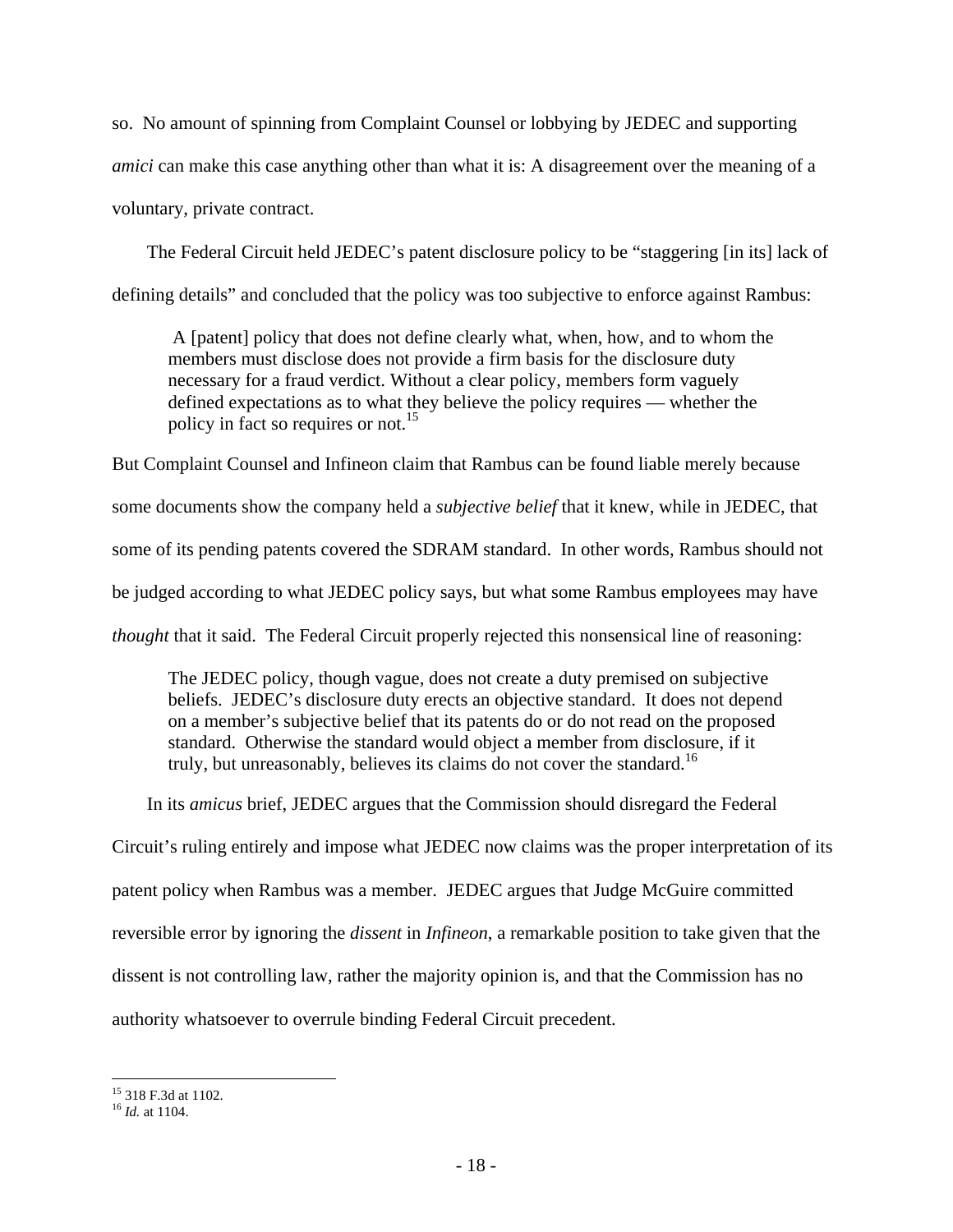But the large and portentous problem inherent in JEDEC's argument is that it calls for the Commission to use Section 5 to, in essence, "fill in the blanks" left by the vagueness of JEDEC's own policy. JEDEC dismisses the Federal Circuit's interpretation as subjective, but then insists on using an even *more* subjective standard:

There are few statutes or regulations that are so clear and precise that there can never be differing views about their scope or requirements. Yet such statutes are construed by courts and agencies, and enforced, except in extreme cases. **The Federal Trade Commission Act itself speaks in broad strokes about "unfair methods of competition," but it is still an enforceable, important instrument to protect fair competition and consumers despite frequently varying views about how it should be applied.**

Likewise, a contract is not held unenforceable in toto simply because two or more contracting parties express different views about specific provisions. Instead, the disputed provisions are construed in accordance with the parties' overall purposes. $17$  (Emphasis added.)

If the Federal Circuit's application of the objective definition of fraud to JEDEC's vague patent policy is inadequate, how then can JEDEC say the FTC's vaguer application of "unfair competition"—a phrase with no intrinsic meaning—will provide a more just outcome? The answer, of course, is that JEDEC is pragmatically arguing the most convenient position available, dispensing with legal context and currying favor with the Commission in its efforts to insert the protection of standard-setting organizations into the "broad strokes" of Section 5.

Relying on the FTC to "protect fair competition" will lead to nothing but policy chaos. Forcing new market entrants like Rambus to deal with dueling governments—the constitutional judicial framework and the subjective administrative system—is a sure-fire prescription for a chilling effect on innovation. Under Complaint Counsels' and JEDEC's "broad strokes," any company that comes into contact with a standard-setting organization automatically surrenders control over its patents to the whims of the organization and, if need be, regulators. On this

 $\overline{a}$ <sup>17</sup> Br. of JEDEC Solid State Technology Association at 27-28.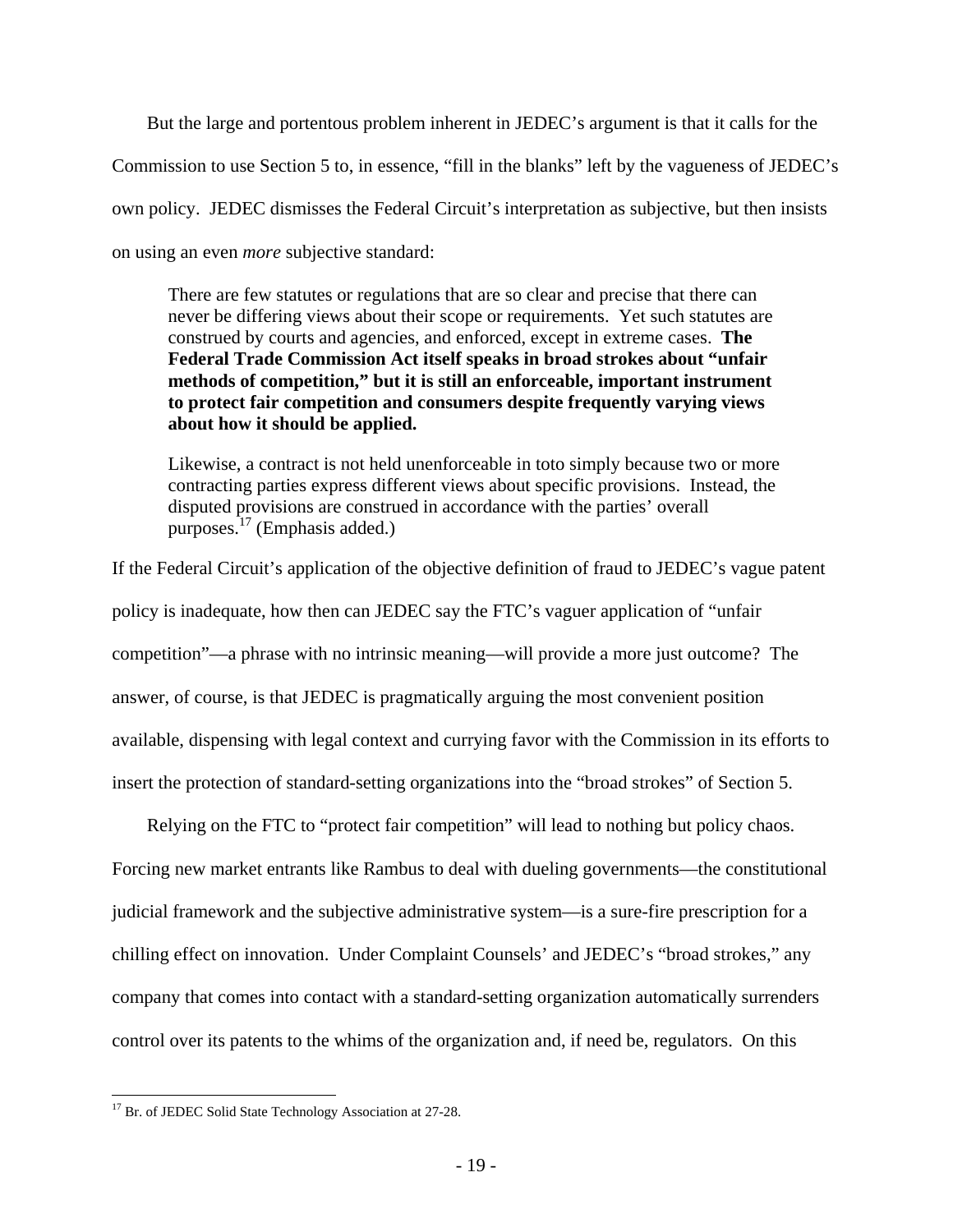view, the judicial system provides no protection from a Section 5 complaint, even when the facts and objective legal principles remain unchanged.

Granting the Commission broader control over patent policy does nothing to help consumers. Indeed, the concepts of "consumer protection" and "fair competition" imply an economic system that is based on central planning and heavy regulation, not a free market based on voluntary mutual trade and private property rights. The Framers understood this explicitly, and they limited the government's powers accordingly.

Consider the Commerce Clause, which supposedly authorizes the FTC Act and the Commission's powers thereunder. The power to "regulate Commerce . . . among the several States" does *not* authorize the Executive Branch to supersede the judicial branch's power to interpret the meaning of disputed contracts and impose its own economic viewpoints in order to promote "fair competition." Such a construction of the Commerce Clause would be an invitation for the Executive to exercise the type of general patent power that the English monarchy claimed prior to the Statute of Monopolies. As Paul Ballonoff explains, the general patent power incorporates a government's right to "control and allocate markets," and the Framers expressly rejected this idea:

The U.S. Constitution was written with the market revolution in England in mind, in which the power of the Crown to establish economic monopolies, then known generally as patents, was severely restricted by the 1624 *Statute of Monopolies*. The patent power then was a very general power to intervene in commerce and allocate markets. Thus, the commerce clause, the patent clause, and the welfare language have a common origin. Following the 1624 Parliament's precedent, the Constitution gives the federal government only the highly restricted patent power that we know today by that name. This result implies that much of the commerce power as currently understood was specifically proscribed. These arguments suggest that much current federal economic regulation requires exercise of a general patent power that the federal government does not possess, and may thus be unconstitutional.<sup>18</sup>

 $\overline{a}$ 18 Ballonoff, *Limits to Regulation*, at 401.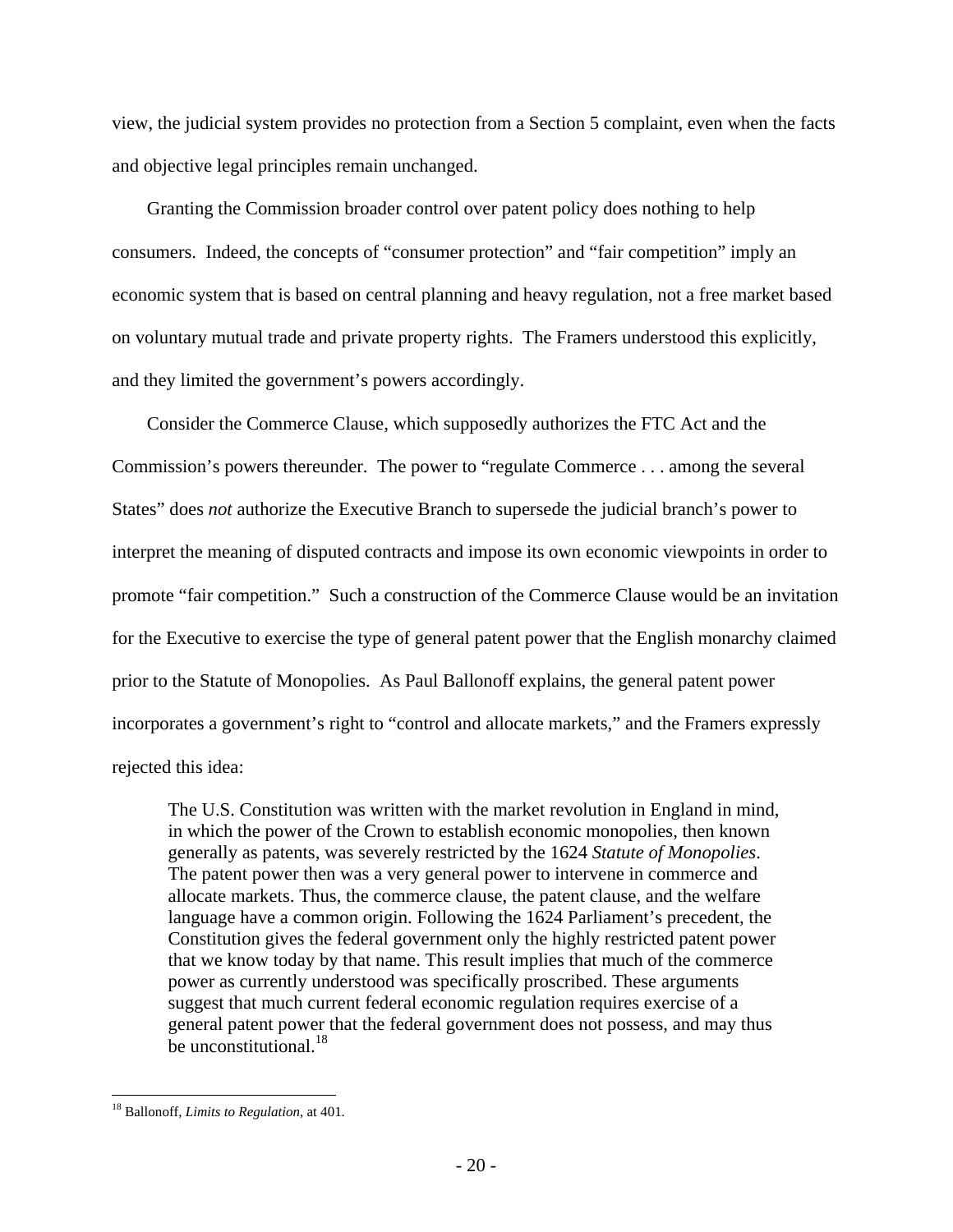The term "regulate" in the Commerce Clause means "to make regular," that is to say, "If you want to trade or exchange with others, here is how you must go about it."<sup>19</sup> (Barnett 303.) The making and enforcement of private contracts certainly falls under this regulatory power, but only to the extent that Congress enacts neutral, objective rules for all parties to follow. When a party to a transaction is afforded special treatment by the government, that is an exercise of general patent power, not commercial regulation.

Complaint Counsel, in effect, would have the Commission exercise general patent power over the DRAM industry by authorizing JEDEC to act as a quasi-monopoly, like a feudal overlord controlling the economic destiny of his vassals. By expanding Section 5 to include the protection of standard-setting organizations from conduct that is *perfectly legal* under fraud statutes, JEDEC and similar groups can wield the state's political power in the service of their own ends, namely maintaining control over industry standards in the face of upstart challengers.

None of this should come as a surprise. Antitrust laws were conceived as a means of protecting politically-connected interests from competition. Contrary to the widespread myth that antitrust laws were enacted as a form of "consumer protection" to thwart rampant cartels and trusts, the truth, as explained by economists Donald Boudreaux and Thomas DiLorenzo, was that during the nineteenth century, "The political impetus for some kind of antitrust law came from the farm lobbies of mostly midwestern, agricultural states, such as Missouri. Rural cattlemen and butchers were especially eager to have statutes enacted that would thwart competition from the newly centralized meat processing facilities in Chicago."<sup>20</sup> These industries, the authors explain, were not suffering from monopolization or cartelization. Those became after-the-fact rationalizations, created largely by modern economists. Antitrust has always been a protectionist

<sup>&</sup>lt;sup>19</sup> Randy E. Barnett, RESTORING THE LOST CONSTITUTION: THE PRESUMPTION OF LIBERTY 303 (2004).

<sup>&</sup>lt;sup>20</sup> Donald J. Boudreaux and Thomas J. DiLorenzo, *The Protectionist Roots of Antitrust*, THE REVIEW OF AUSTRIAN ECONOMICS, Vol. 6, No. 2, at 93 (1993).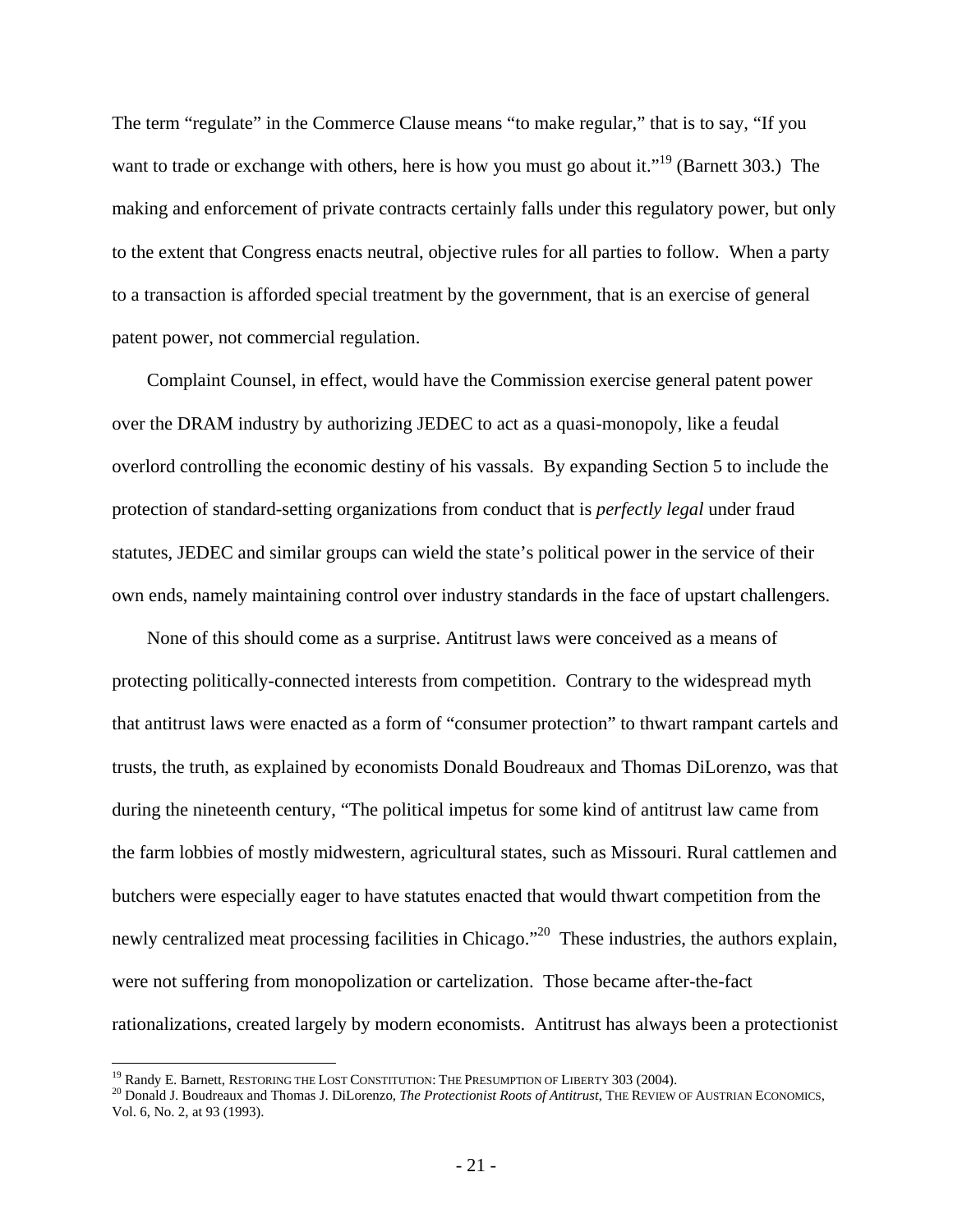institution that rewards less efficient "political entrepreneurs" at the expense of innovative economic entrepreneurs. Rambus is simply the latest in a long string of targets dating back to Alcoa and Standard Oil.

### **III. Rambus must not be punished for failing to accept the unjust ethical duty that Complaint Counsel and JEDEC seek to impose.**

Although economics and politics play important roles in this case, Complaint Counsel's arguments against Rambus ultimately come down to a question of *ethics*, namely, did Rambus have an *ethical duty* to disclose certain patent applications while a member of JEDEC? This question goes beyond the legal analysis performed by the Federal Circuit or the economic theories used to justify Complaint Counsel's position. The issue, from the Commission's perspective, is whether Rambus' alleged malfeasance was a crime against the "public interest." This is the ethical standard by which the FTC claims to judge all cases before it.

In the thousands of pages of documents generated in this case, the most ethically revealing argument was made by the *amici* group of standard-setting organizations led by the Consumer Electronics Association (CEA). The CEA brief opens with a paragraph that tells the reader, in unmistakable terms, the moral standards of Complaint Counsel and its supporters:

Standards are vital to government procurement, national competitiveness, and the efficiency and safety of society. Standards are created by voluntary, selfgoverning organizations that have no enforcement power to police the conduct of their members. In the technology sector, the implementation of standards is often likely to result in the infringement of the patents of members and/or nonmembers. **If the owners of such patents are unwilling to license their patents to those that wish to implement the standard, then the standard will fail, and the benefits to the national interest and society that the failed standard would**  have supplied will be lost.<sup>21</sup> (Emphasis added.)

The CEA message is a warning shot across the bow of the ship of Rambus and future innovators:

The standard-setting process is bigger than you are, and you have no right to try to improve upon

 $\overline{a}$  $21$  Br. of Consumer Electronics Association, et al., at 3.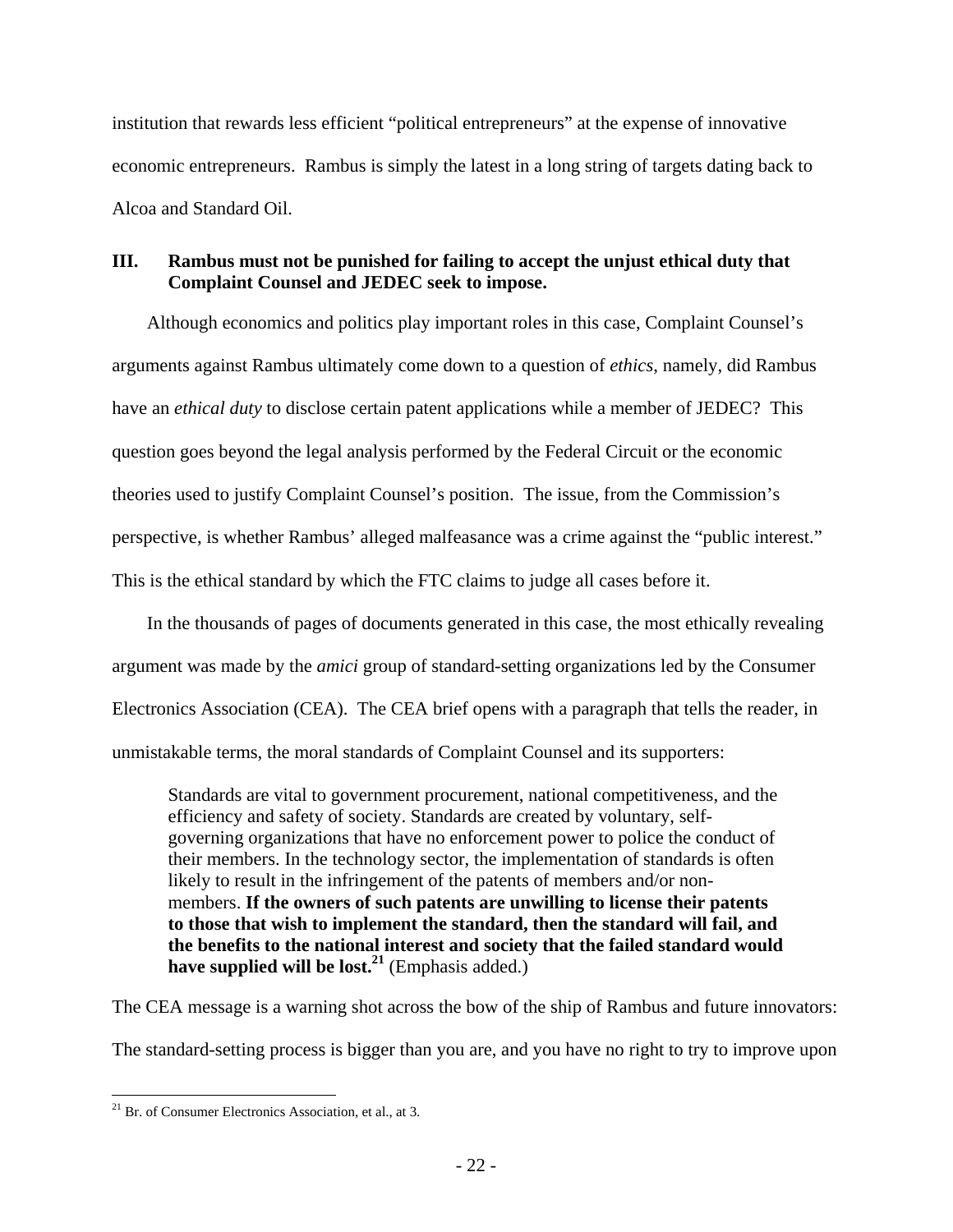it without permission. There is a "national interest" that overrides intellectual property rights, and this interest cannot be restrained by constitutional provisions or judicial courts that refuse to acknowledge the "essential" need for standards.

Those who would consider "national interest" the proper moral standard for government action should recall the Act which separated America from the British monarchy:

We hold these truths to be self-evident, that all men are created equal, that they are endowed by their Creator with certain unalienable Rights, that among these are Life, Liberty, and the pursuit of Happiness. That to secure these rights, Governments are instituted among Men, deriving their just powers from the consent of the governed.

The Declaration of Independence identifies the objective existence of *individual rights*, and the Constitution secures these rights through a precise delineation of legislative, executive, and judicial functions. At all times, however, the government is an *agent* of the people, not an entity unto itself with independent interests. The "pursuit of Happiness" the Declaration refers to are the individual pursuits of each man, not any collective or "national" pursuit deemed worthy of protection at a given moment.

The only true "public interest"—the only interest common to all rational individuals—is freedom itself. This includes the freedom to enter into mutually beneficial social relationships, such as a corporation or a standard-setting organization. Freedom also requires a means of settling disputes that may arise from such relationships, such as corporate bylaws or patent disclosure policies. But freedom does not entail handing power over men to the whims of an arbitrary authority. That is nothing more than tyranny.

As demonstrated above, Complaint Counsel's economic and political objective is to strengthen JEDEC's power for the purpose of compelling Rambus, and by extension future DRAM innovators, to incorporate their technologies in "open" standards, regardless of the actual text or meaning of JEDEC's actual patent policy. The CEA brief puts these objectives in starkly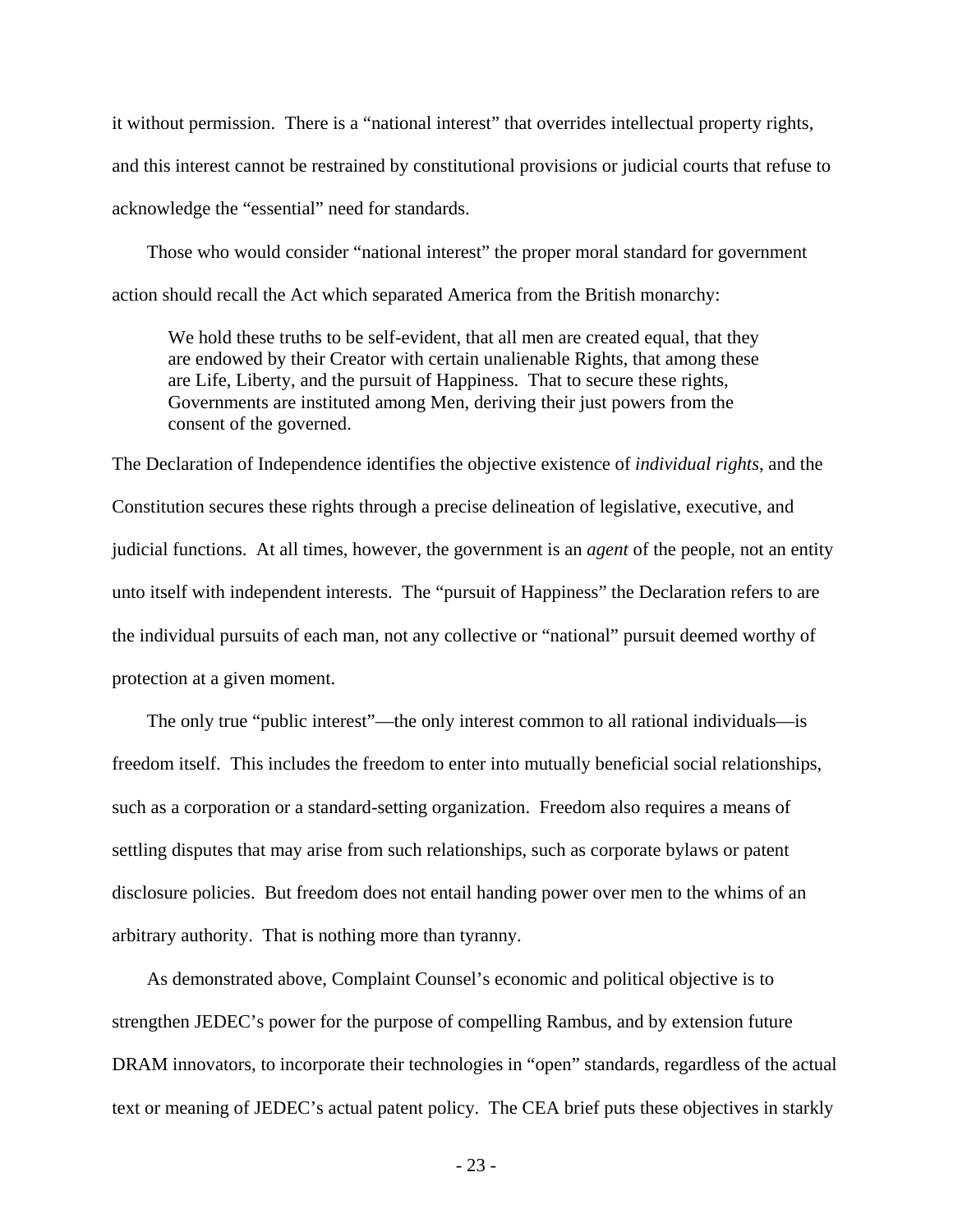collectivist terms: "The efficient operation of the standard setting process is *vital to the national interest* . . .", "Congress has acted to facilitate the creation and adoption of standards, and to *make federal agencies dependent on those standards*," and so forth (italics added.) Here the charge isn't that Rambus actions harmed consumers, but that they harmed *governmental*  interests. But why should the government's claim to need standards forcibly alter the contractual relationship between Rambus and JEDEC, as it were? It should not, but that is not what Complaint Counsel, JEDEC, and the CEA *amici* want. Instead, they contend that there is a conflict between intellectual property and antitrust principles that requires the Commission's intervention to remedy the "imbalance" between the two ideals.

There is no imbalance. Patents are a form of property rights given explicit protection in the Constitution. Antitrust is a nineteenth century economic fiction, kept alive today by a large and vigorous antitrust bar. The Commission itself is a collection of antitrust lawyers and advocates, one interest group in the crowded Washington fray. While the Commission, and Complaint Counsel for that matter, may not have direct conflicts-of-interest, in the traditional legal sense, they do harbor a profound *ethical* conflict: They are individuals who have based their livelihoods on the existence and expansion of antitrust, and they are the same people charged with creating and changing the rules without meaningful constitutional supervision.

This conflict is rooted in an even deeper philosophical contradiction: The idea that free markets—capitalism—can somehow be justified on *collectivist* grounds. The Platonic theory of "pure and perfect competition," the Commission's blatant disregard for constitutional authority, and the CEA brief's invocation of "national interest"—all are failed attempts to evade the reality that one genuine dispute at the heart of this case, the disagreement between Rambus and JEDEC over the latter's patent-disclosure policy, was decided in an impartial, objective manner by the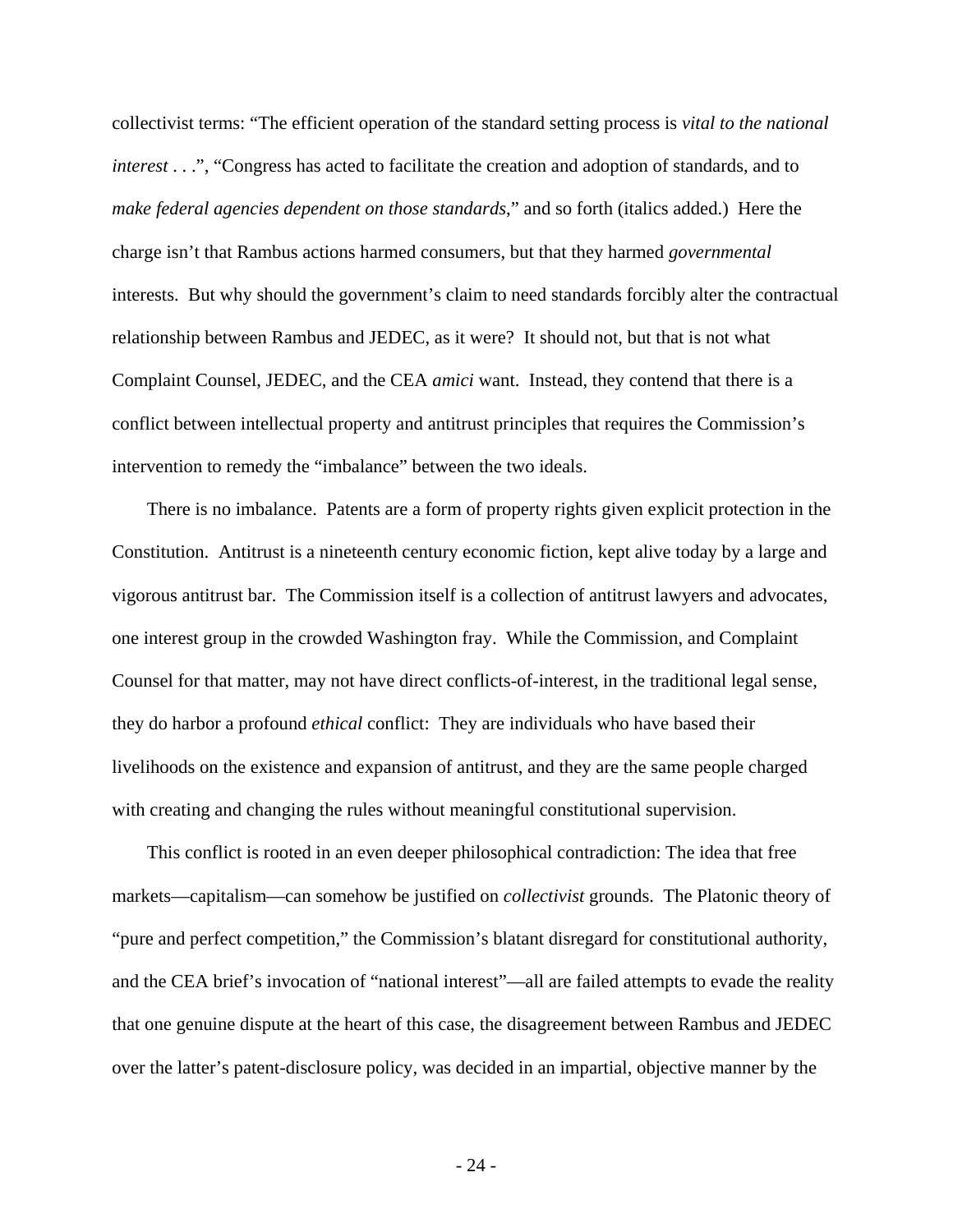Federal Circuit in January 2003. Since then, all of the Commission's proceedings have been a dog-and-pony show designed to undermine the moral authority of the Court of Appeals' decision.

If the Commission insists on maintaining the contradiction, however, and reverses Judge McGuire's Initial Decision, then Rambus faces the prospect of losing more than a decade's worth of investment in its intellectual property to the collectivist howls of the standard-setting mob. The "public interest" is a corollary of and an incentive to mob action; anything can justify the *whims* of a self-anointed group that claims to represent the interests of everyone. But the government of the United States was constituted to protect individual rights and reject factionalism. A final decision against Rambus would turn this principle upside-down and sacrifice Rambus' rights—to its patents, to due process, to liberty itself—for the sake of insulating JEDEC from the consequences of its own freely-chosen actions with respect to its standard-setting activities. We state with certainty that there is nothing in the Constitution or the *objective* laws of this nation which compel, or permit, such an outcome.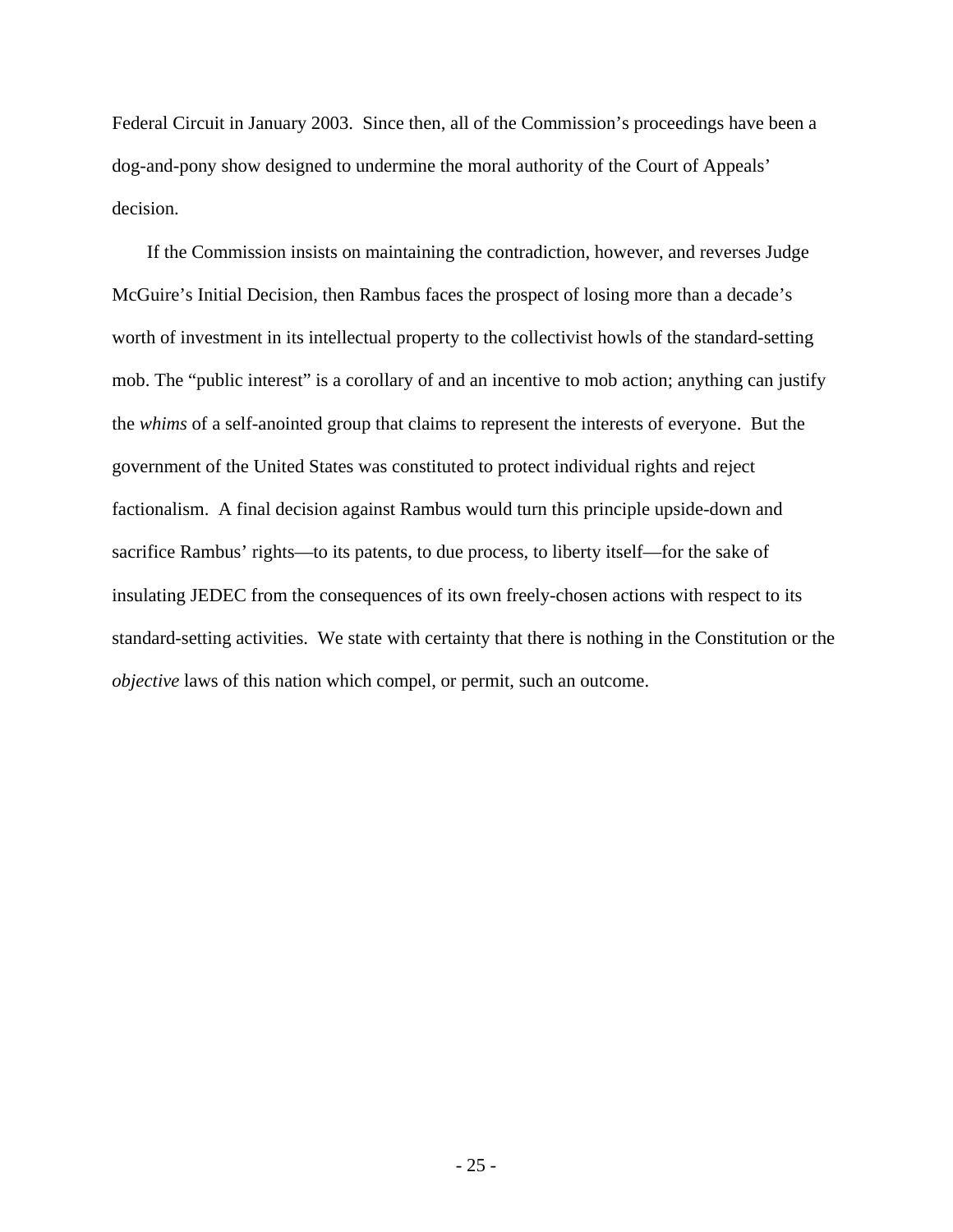#### **CONCLUSION**

This brief is not an attempt to justify every business decision made by Rambus. We do not claim expertise in the field of DRAM design, nor do we contend that Rambus should prevail in all of its pending patent litigation. The views expressed herein relate solely to this proceeding and the authority of the Commission to conduct it. Rambus would admit they have made errors in judgment with respect to JEDEC, but none of these errors constitute grounds for the federal persecution under which the company now finds itself.

Judge McGuire and Rambus have advanced a coherent and complete rebuttal to all of the charges levied by Complaint Counsel. Nothing in Counsel's appeal brief, nor anything contained in the numerous briefs of *amici*, impeaches the correctness of the Initial Decision. Accordingly, it is time to end this case once and for all, so that Rambus *and* JEDEC can get back to their private litigation and, hopefully, back to the business of designing and producing DRAM.

The Initial Decision should be affirmed and entered as the final decision of this Commission.

Submitted for Your Consideration,

 **/s/** 

S.M. Oliva President Citizens for Voluntary Trade Post Office Box 66 Arlington, VA 22210 (703) 740-8309

Dated: June 2, 2004